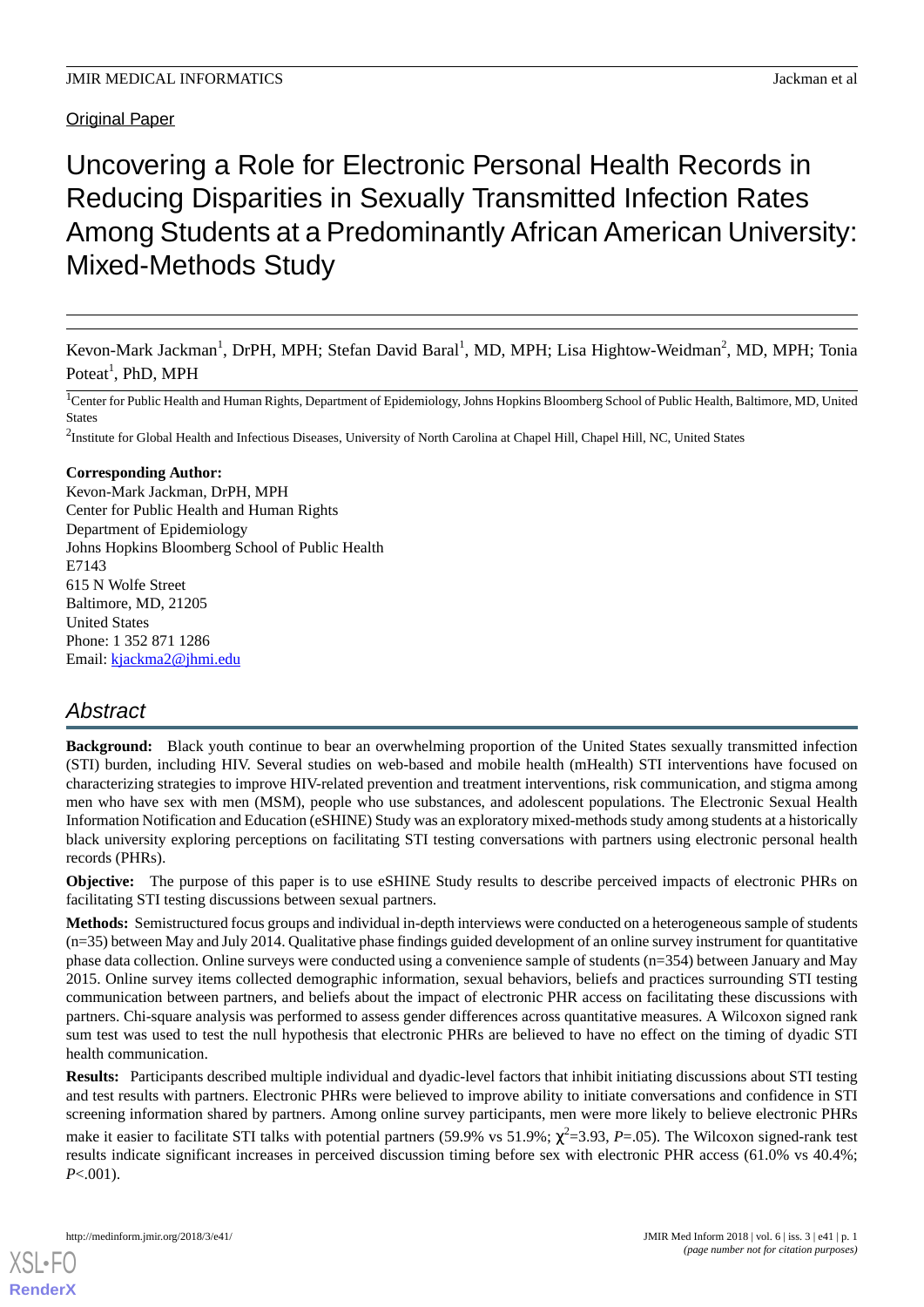**Conclusions:** Findings suggest that electronic PHR access in STI screening settings among similar populations of Black youth may improve both motivation and personal agency for initiating dyadic STI health communication. Results from this study will likely inform novel interventions that use access to electronic PHRs to stimulate important health-related discussions between sexual partners. Moving forward requires studying strategies for implementing interventions that leverage electronic PHRs to create new sexual health communication channels with providers, peers, and family among black youth.

(JMIR Med Inform 2018;6(3):e41) doi: [10.2196/medinform.9174](http://dx.doi.org/10.2196/medinform.9174)

#### **KEYWORDS**

PHR; STI; HIV; mHealth; intervention; prevention; young people; black; health disparities

# *Introduction*

# **The High Burden of Sexually Transmitted Infections Among Black Youth and Dyadic Sexually Transmitted Infection Testing Talks**

Young black people in the United States (US) are largely overrepresented in cases of sexually transmitted infections (STIs), including HIV. While black people constitute approximately 15.4% of US youth ages 15 to 24 years, they accounted for 29.9% of chlamydia cases, 47.7% of gonorrhea cases, 43.3% of early syphilis, and 54.7% of HIV cases diagnosed in this age group in 2016 [\[1](#page-11-0)[-3](#page-11-1)]. Getting young people to talk about STI testing, including HIV, with partners prior to sex is a critical challenge to disease prevention and control [[4\]](#page-11-2). These preventative conversations support testing, disease status disclosure, condom use, and the use of medicines to prevent and treat STIs [\[5](#page-11-3)]. The "Get Yourself Tested" campaign launched nationally in 2009 in effort to reduce STIs in young people by targeting four key behaviors: STI testing, HIV testing, talking to partners about testing, and talking to providers about testing. Formative research used to inform the campaign design found that STIs remain highly stigmatized and as a result, few young people discuss testing with partners prior to sex [[4,](#page-11-2)[6](#page-11-4)].

In young people, conversations on STI testing are more likely to be facilitated by those that routinely screen for STIs [[7\]](#page-11-5). In studies of students at historically black colleges and universities, women reported higher screening rates and asked partners about HIV status more than their male counterparts [[8,](#page-11-6)[9\]](#page-11-7). Additionally, individuals are more likely to discuss STI status and risk behaviors with a main partner compared to a casual partner [\[10\]](#page-11-8). Expected partner reactions of suspicion, accusation, or insult (from inadvertently implying partner distrust) are sometimes barriers to discussing STI testing [\[4](#page-11-2)]. Barriers that inhibit partner communication regarding STI risk restricts the ability to make well-informed decisions about the level of risk assumed and employable methods to prevent disease transmission [\[11](#page-12-0),[12\]](#page-12-1).

#### **Digital Prevention Tools**

The US National HIV Strategy calls for federal agencies to encourage the development and implementation of highly accessible digital tools to educate and inform the American people with scientifically accurate information on disease risk, prevention, transmission, and treatment [[13\]](#page-12-2). Several studies on Web-based and mobile health (mHealth) HIV/STI interventions have been conducted and are currently ongoing that focus on improving outcomes related to testing, risk communication, reducing stigma, increasing condom use, and

improving adherence to biomedical prevention and treatment among men who have sex with men (MSM), substance using, and adolescent populations [[14](#page-12-3)[-19](#page-12-4)]. Although mHealth intervention studies focused on improving partner communication on STI testing are promising, most studies do not account for the role of remote access to STI screening records in dyadic STI health communication. Electronic personal health records (PHRs) or patient portal services (eg, Epic MyChart, Cerner Patient Portal, Kaiser Permanente My Health Manager, Quest Diagnostics Care360) provide patients with remote access to their laboratory test results, including STI results. Electronic PHRs differ from most mHealth platforms in STI intervention studies since electronic PHRs contain protected health information managed by covered entities, therefore, federal regulations require electronic PHR vendors to adhere to data security and integrity measures outlined by the Secretary of the Department of Health and Human Services [[20\]](#page-12-5). Nevertheless, electronic PHRs can provide several services in addition to medical record access, like educational resources and tools for communicating with healthcare providers.

#### **Study Purpose**

The Electronic Sexual Health Information Notification and Education (eSHINE) Study was a mixed-methods study among students 18 to 25 years old attending a historically black university. The project was completed using a dissertation research funding grant from the Agency for Healthcare Research and Quality, and explores perceptions of using electronic PHRs to share electronic STI screening information between sexual partners. The current study is an analysis of eSHINE Study qualitative and quantitative data to explore attitudes and practices surrounding STI testing talks between partners, barriers to talking about STI testing with partners, and perceived impacts of electronic PHRs on risk discussion facilitation. Thus, the purpose of our study is to provide a rich contextual understanding of how diffusing electronic PHR access in our study population may impact health-related communication between sexual partners.

# *Methods*

#### **Study Design**

Exploratory mixed methods are a two-phase sequential study design that is particularly useful for exploring new research questions [\[21\]](#page-12-6). It calls for an initial qualitative exploration phase (ie, focus-groups and individual interviews), an intermediate survey development phase, and a second quantitative research phase (ie, an online survey) [\[22](#page-12-7)]. A constructivist approach of

 $XS$  $\cdot$ FC **[RenderX](http://www.renderx.com/)**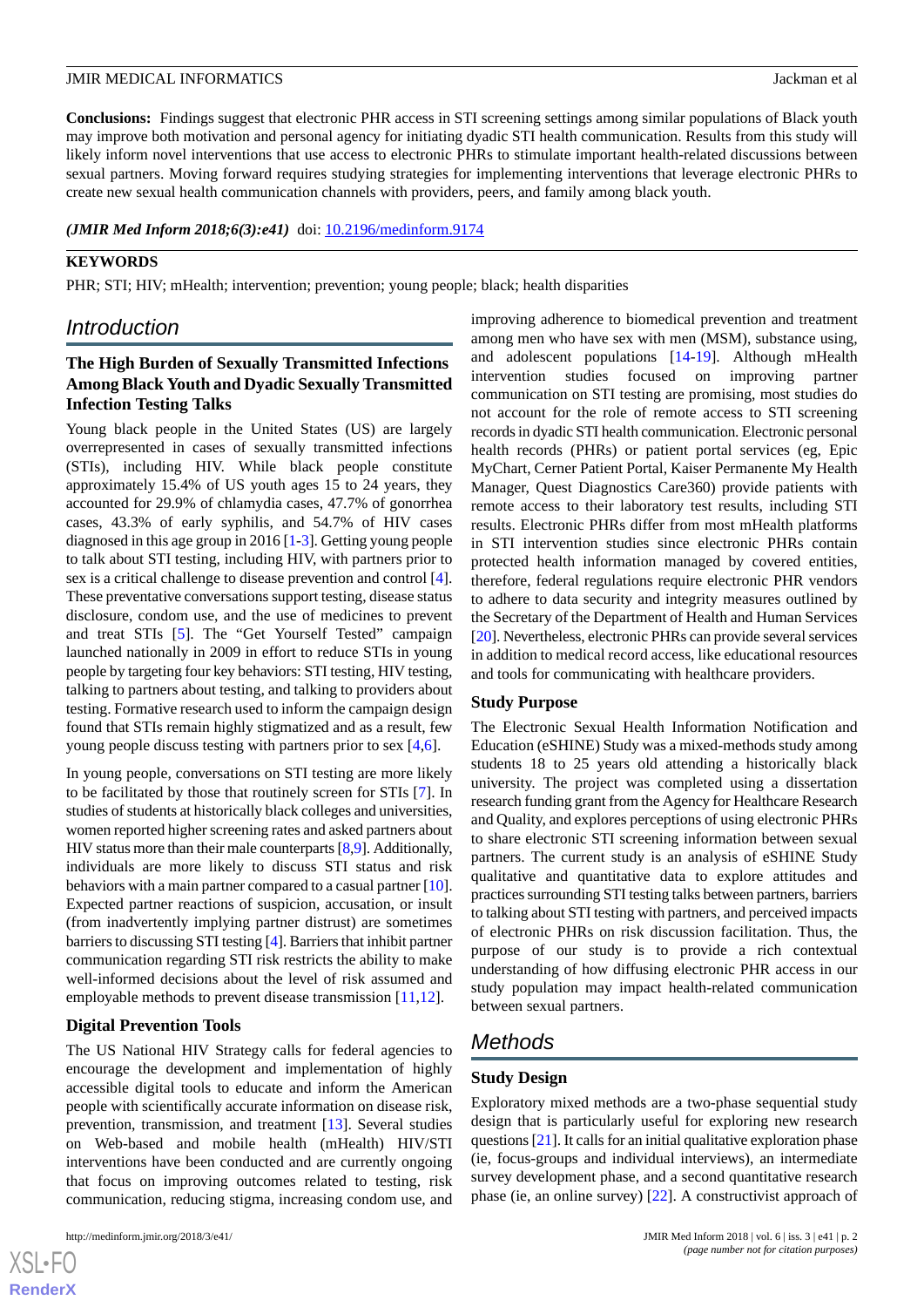incorporating multiple theoretical frameworks structured our study protocol. The Integrative Model of Behavioral Prediction (IMBP), often used for designing health messages, posits that behavioral intentions are a function of attitude, normative, and self-efficacy beliefs [[23\]](#page-12-8)*.* IMBP also considers the impact of demographic variables, culture, and environmental constraints on behavior. If electronic PHR–facilitated STI talks is a novel concept to the study population, constructs of the Diffusion of Innovation Theory (DOI), such as innovation attributes and communication channels, were incorporated into our exploration [[24\]](#page-12-9). Finally, the Disclosure Processes Model provide considerations for individuals with a history of STI diagnosis or exposure; here, disclosing risk is a function of antecedent goals (ie, approach goals vs avoidance goals) [[25\]](#page-12-10).

#### **Recruitment**

Eligible study participants were students, ages 18 to 25 years, enrolled at a southern historically black college and university at the time of study. Qualitative phase participants were recruited between May and July 2014 and quantitative phase participants between January and May 2015. Recruitment flyers were posted on campus along with multiple announcements sent through the university's student, faculty, and staff email list. Targeted recruitment efforts were conducted in collaboration with University Health Services, the Student Counseling Center, the Office for Residence Life to post study materials and conduct tabling events. Study flyers were posted to a university affiliated Facebook page for lesbian, gay, bisexual, transgendered, and questioning students. Participants were also recruited at student organizational meetings, including theatre, peer educator, and football. Study enrollment included providing eligible students with a detailed description of the project, participation requirements, and terms for receiving incentives. To complete enrollment, prospective participants signed an informed consent form in person or online using Adobe Echosign. Qualitative and quantitative phase research protocols, including focus-group, interview guides and online survey instruments were separately reviewed and approved by the university's Institutional Review Board.

Qualitative phase participants received US \$25 cash for each session (limited to one focus group or one interview per participant). Quantitative phase participants received US \$20 cash for completing the online survey; and if eligible, qualitative phase participants could participate in the quantitative phase. Online survey participants were not asked to provide their name or email address on the survey. To receive incentives, participants provided a unique code generated at survey completion. Participants were additionally entered to win prizes in one of three raffle drawings (eg, textbook vouchers, US \$25 up to US \$100 gift cards, Samsung Galaxy tablets). eSHINE Study data collection and analyses was conducted by KJ as part of his dissertation research, with guidance from project mentors and dissertation committee members. Prior to the study, KJ completed training in qualitative and quantitative research methods, including academic coursework and work as an STD prevention and control program disease intervention specialist.

#### **Qualitative Methods**

A total of 35 students participated in the qualitative research phase (19 male; 16 female). Audio-recorded focus group and individual interview sessions were conducted by KJ inside private conference rooms located on the university's campus. In May 2014, 33 students participated in one of three separate focus group sessions  $(n=6; n=10; n=17)$ . Semistructured sessions averaging 70 minutes in length were divided into three discussion sections: (1) electronic PHR perceptions, (2) experiences and perceptions related to dyadic STI health communication, and (3) perceptions related to using electronic PHRs in dyadic STI health communication. At the end of each focus group, participants were invited to schedule an in-depth individual interview session. Focus group and interview recordings were played back after sessions by KJ to construct field notes and inform any modifications to main questions in subsequent sessions.

Semistructured interviews were important to explore in depth the statements made by participants during focus groups in a setting isolated from peers. On average, interviews lasted 45 minutes. An oral questionnaire was administered during interviews to collect demographic information, orientation, and sexual risk behavior, such as number of recent sex partners, condom usage, and sex under the influence of alcohol or drugs practices. Considering the sensitivity of sexual topics and to support higher levels of comfort among participants, this information was not collected during focus groups. Sixteen of eighteen individual in-depth interviewees were recruited from a focus group session. Transcripts and field notes were uploaded to ATLAS.ti to facilitate the qualitative analysis [[26\]](#page-12-11). The analysis included reading through transcripts and field notes while identifying useful quotes or sentences, creating memos, coding segments of information, assigning labels to codes, and the grouping of codes into broad themes [[21\]](#page-12-6).

#### **Survey Development**

A Qualtrics online survey was developed during the intermediate survey development phase between July and December 2014 [[27\]](#page-12-12). Qualitative codes were operationalized into IMBP behavioral construct variables, such as attitudinal, self-efficacy, and intentional beliefs within broad emergent themes. The operationalization process included using individual codes within themes as variables as well as using specific quotes from participants within items on the survey [[21\]](#page-12-6). Behavioral construct variables, for example, attitudes on the importance of discussing STI testing with partners, were measured using 7-point Likert scale items, scored –3 to 3 [\[28](#page-12-13)]. Data was also collected on several demographic and sexual behavior variables, such as gender, screening practices, and risky sex behaviors. The survey was piloted with eight students and revisions made based upon participant feedback and researcher observations. The final survey had 116 items and a completion time of approximately 30-45 minutes.

#### **Quantitative Methods**

To access the online survey, a secured and unique Web-link was sent to the enrolled participant's student email account

 $XS$  $\cdot$ FC **[RenderX](http://www.renderx.com/)**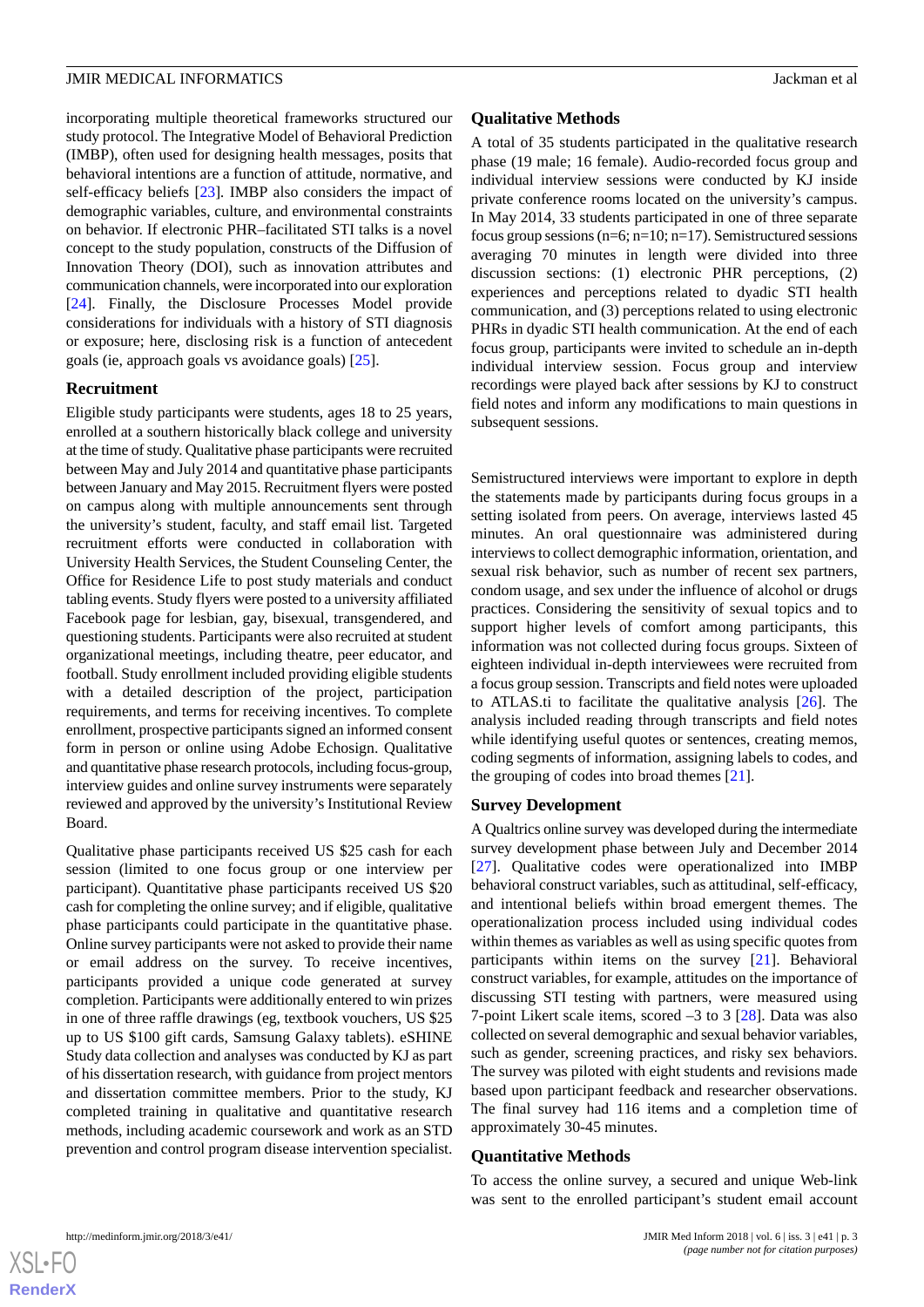using the university's email database. Between January and May 2015, 1093 participants registered for the online survey and were emailed secured survey links; 501 surveys were started, 380 completed, and 354 completed without missing data.

Survey data were uploaded into STATA 14 for statistical analyses [[29\]](#page-12-14). Chi-squared analyses were conducted by gender to describe distributions of demographic information, risk behaviors, STI testing talk attitudes and practices, and perceptions of electronic PHR–facilitated discussions by gender. Effect size (Cohen *d*) was calculated for variables demonstrating significant differences by gender related to electronic PHR impacts on discussions. A Wilcoxon signed rank sum test was performed to determine differences in perceived discussion timing with electronic PHR access compared to without electronic PHR access. To test the null hypothesis that electronic PHRs are believed to have no effect on the timing of STI conversations, we compared responses on two survey items: (1) "When do discussions about STD testing typically occur between you and your partner(s)?" and (2) "When would discussions about STD testing likely occur if you and your partner(s) had electronic PHRs?" Reponses were ranked from 1 to 4; (1) never (2) after sex (3) inconsistently before or after sex, and (4) before sex.

# *Results*

### **Qualitative Phase Results**

Qualitative phase participants were heterogeneous in academic classification, degree major, sexual behaviors, sexual orientation, including for example, student athletes, peer educators, and members of Greek lettered social organizations. [Table 1](#page-4-0) presents interview and focus group quotations from our qualitative phase study. For this study, quotations were categorized under two major themes: attitudes and practices surrounding dyadic STI health communication and expected impacts of electronic PHRs on dyadic STI health communication. [Table 1](#page-4-0) also indicates online survey measures derived from qualitative codes.

#### **Sexually Transmitted Infection Testing Talks: Qualitative Attitudes and Practices**

STI testing talks or risk discussion events were described as verbal exchanges between sexual partners regarding STI testing or status. Soliciting information related to STI risk from partners was described as demonstrating personal responsibility and an unalienable right to self-preservation:

*You have the right to know.*

*I feel like if you're having sex with me you have the right to know my STD history. If I'm having sex with you, I need to know everything too. I owe that to you, you owe that to me.*

Conversations vary in both timing and depth. Several multi-level factors, such as self-efficacy, partner-type, and intoxication, can impact when and how discussions occur ([Table 1\)](#page-4-0). When talks occur, they are either distal, proximal, or after the sexual encounter. Distal discussions happen in a period where individuals are "getting to know each other." While proximal discussions occur when participants are "in the moment." Discussions can range in depth from simply asking, "are you good down there?" to requiring current screening information and information regarding condom use practices with previous partners.

Valuation for risk discussions varied between participants. For most, STI talks are very important to always occur, especially interviewees disclosing a history of STI infection.

*It's very important to have that conversation.*

Some participants saw no purpose in talking about STI testing when using condoms. Valuation also varied based on dyadic characteristics such as, partner type.

*If I know that I am going to be in something committed then I want to know your history. But if you are just a casual partner then I don't really care, because I am going to protect myself. I wouldn't have the conversation with someone I'm just casually having sex with.*

Participants described sexual partner dynamics ranging from solely pleasure-seeking sex and noncommittal partnerships to socio or emotional interdependent and committed relationships. To simplify and operationalize, partner types were classified as: (1) main partners, defined as partnerships intended to be exclusive relationships; (2) casual partners, defined as recurring partnerships not intended to be exclusive relationships; and (3) hook-up partners, defined as one-time partnerships. Keeping in mind that dyad characteristics vary within partner-type classifications (for example, casual partners may be long-time friends or recent acquaintances, and others).

Finally, valuation appears to also be determined by the extent to which individuals are aware of the importance of discussing STI testing with partners.

*I have never discussed STDs with any of my sexual partners. I'm young, so it never really came up. I usually just say, what's the number of people you have had sex with and if I feel comfortable with the number then, okay.*

# **Barriers to Talking About Sexually Transmitted Infection Testing With Partners: Attitudes and Personal Agency**

Self-efficacy contributes to whether STI testing talks are initiated. While some participants described being very comfortable with initiating conversations, many generally describe it as an "[i]t's an awkward conversation." The impact of these beliefs as an inhibitor is based on the level of disruption an individual believes the conversation will cause to a potential sexual encounter or relationship. Low self-efficacy to facilitate risk discussions was mostly described in the context of proximal discussions, where consequences of these events may "ruin the mood." Lack of self-efficacy to initiate STI testing talks without ruining the mood presents as a primary barrier to some.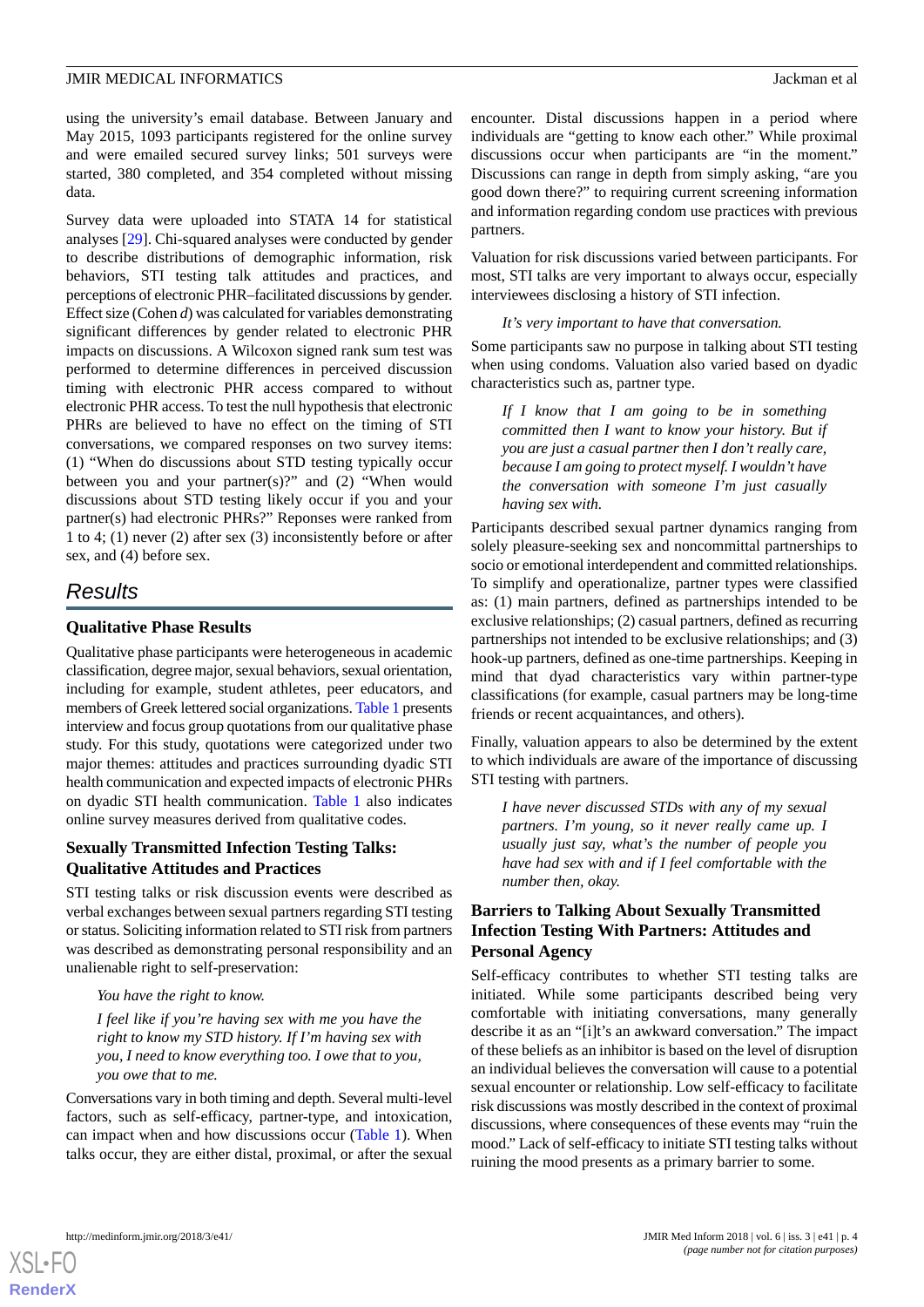<span id="page-4-0"></span>Table 1. Focus-group and individual in-depth interview quotations and online survey measures derived from qualitative codes. PHR: personal health record; STI: sexually transmitted infection.

| Themes and online survey measure                                                                               | Quotations                                                                                                                                                                                                                                                                                                                                                                             |  |  |  |  |  |
|----------------------------------------------------------------------------------------------------------------|----------------------------------------------------------------------------------------------------------------------------------------------------------------------------------------------------------------------------------------------------------------------------------------------------------------------------------------------------------------------------------------|--|--|--|--|--|
| Attitudes and practices surrounding dyadic STI health communication                                            |                                                                                                                                                                                                                                                                                                                                                                                        |  |  |  |  |  |
| Timing of dyadic STI health communication                                                                      | It usually occurs before anything else. After I get to know the person, it<br>comes up in the conversation because this person is a potential partner. I<br>always ask to be on the safe side.<br>Before I have sex, we don't have the conversation. It slips my mind until<br>after we have sex.                                                                                      |  |  |  |  |  |
| Valuation for dyadic STI health communication                                                                  | It is very important to have that conversation, especially if you are going<br>to be dealing with that person sexually, "Have you been tested?" "Are you<br>going to get tested?" "When was the last time you were tested?                                                                                                                                                             |  |  |  |  |  |
| Valuation for dyadic STI communication when using condoms; •<br>communications barrier: condom use             | If I know that I am going to be in something committed, then I want to know<br>your history. But if you are just a casual partner then I don't really care,<br>because I am going to protect myself.                                                                                                                                                                                   |  |  |  |  |  |
| Self-efficacy to initiate dyadic STI health communication                                                      | It doesn't make me uncomfortable, I am straightforward. If I feel that we<br>are about to get serious or have any sexual encounters, I simply ask "when<br>was the last time you got tested?" If it's too long, I tell them where to go<br>for testing.                                                                                                                                |  |  |  |  |  |
| Communication barrier: precontemplation                                                                        | When I was fresh out of high school, out of my parent's house, I was<br>[sleeping with] 6 or 7 guys at the same time. I was young, so I did not think<br>to ask, have you gotten tested, how many people have you been with?<br>I have never discussed STDs with any of my sexual partners.                                                                                            |  |  |  |  |  |
| Communication barrier: awkward                                                                                 | It kills the mood.<br>(It can be awkward) when you have known the person.                                                                                                                                                                                                                                                                                                              |  |  |  |  |  |
| Communication barrier: people lie                                                                              | People lie. One of the big lies is "I've been tested" or "I don't have any-<br>thing." Especially when you're in the moment, it happens all the time.                                                                                                                                                                                                                                  |  |  |  |  |  |
| Expected impacts of electronic PHRs on Dyadic STI Health Communication                                         |                                                                                                                                                                                                                                                                                                                                                                                        |  |  |  |  |  |
| More confidence in STI testing information shared by a partner •                                               | It's another way of verifying the truth and showing that they did get tested<br>or if we need to get tested—we can go [to a test site] together.                                                                                                                                                                                                                                       |  |  |  |  |  |
| Easier for potential partners to talk about STI testing; easier<br>check-in talks with partners on STI testing | Ultimately the app would make it much easier to have these conversations<br>with someone you are going to have sex with-whether it's casual or long<br>term.<br>I can just show my partners casually when I got tested and my results. It                                                                                                                                              |  |  |  |  |  |
|                                                                                                                | will ease the tension and make it more comfortable, especially if I am<br>willing to share that information with you.                                                                                                                                                                                                                                                                  |  |  |  |  |  |
| Impact on frequency of STI talks; earlier STI talks (proximity •<br>to potential encounter)                    | If the norm was for people to have the app at hand, then more people would<br>ask to see results. Now, it's not that realistic, because people can easily<br>say, I don't have it with me, it's on paper.<br>If the app is popular, then I'm asking everybody.<br>$\bullet$                                                                                                            |  |  |  |  |  |
| Intentional beliefs to only use electronic PHRs when distrusting .<br>of partners                              | I wouldn't have a need for it, but then again if I do want to, you shouldn't<br>be offended, because I'm just trying to be safe. So, if I do bring it up, don't<br>be upset because it's good health.                                                                                                                                                                                  |  |  |  |  |  |
| Soliciting a partner's electronic record will be awkward                                                       | If I tell you something and you don't believe it, we shouldn't be having sex<br>in the first place. If I tell you something, that's what you should believe. If<br>I am lying, then strap up [use a condom].<br>It's tricky, it's one thing to ask someone something, but then to tell them<br>$\bullet$<br>to verify it, it messes up the trust. Unless if they are very comfortable. |  |  |  |  |  |
| Self-efficacy for sharing a positive STI electronic PHR; pre-<br>ferred method to share STI positive status    | People who are negative would gladly show their results. People who are<br>$\bullet$<br>positive, it would be harder for them.<br>I don't see anyone showing a partner the app unless if they are clean.                                                                                                                                                                               |  |  |  |  |  |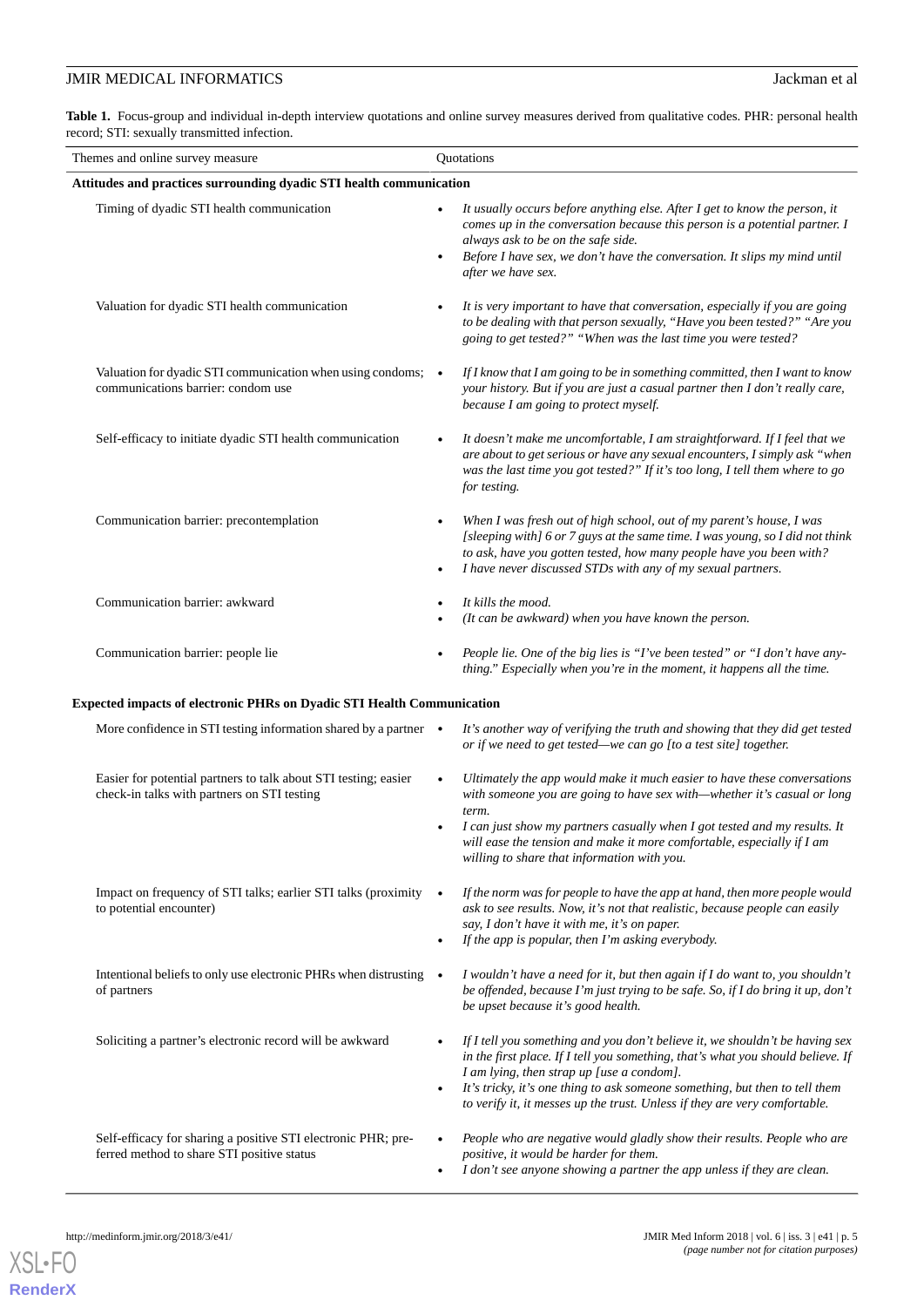| Themes and online survey measure                         | Ouotations |
|----------------------------------------------------------|------------|
| Suspicious of partners unwilling to share electronic PHR | Red flag.  |

Some participants described talking with partners about STI testing as an exercise in futility because of limitations in the ability to verify shared information.

*People lie. One of the big lies is "I've been tested" or "I don't have anything". Especially when you're in the moment, it happens all the time.*

Allaying a partner's STI transmission concerns can take precedence over communicating accurate information about STI screening and risk. Several approaches are employed to mitigate risk associated with receiving inaccurate information. For example, some participants reported choosing to avoid risk discussions all together and use condoms. Conversely, some participants said that they engaged in couples testing or require potential partners show verification of STI test results prior to sex.

#### *Any boy I ever ask that question to, I make sure I see papers. Paper says clearly negative or positive.*

Though some participants commented that it is unlikely for "papers" to be readily available to validate STI screening information.

Other barriers exist to starting dyadic talks on STI testing. Substance use prior to sex was considered to inhibit ability for facilitating risk discussions with partners.

#### *If someone is drunk, then it's not going to be discussed.*

Self-efficacy to initiate risk discussions may also be diminished when dyads have a previously established intimate relationship or a friendship. Difficulty discussing STI testing "when you have known the person" was described by participants as implying distrust.

### **Impact of Electronic Personal Health Records on Sexually Transmitted Infection Testing Talks: Beliefs and Expectations**

Information verification was considered the foremost benefit of incorporating electronic PHRs into risk discussions between sexual partners.

*It's another way of verifying the truth and showing that they did get tested or if we need to get tested we can go (to a test site) together.*

Participants used terms such as, "truth-detector," "proof," and "confirmation," in referring to electronic PHR use with partners. Participants also described limitations of electronic PHRs in determining a potential partner's real-time infection status.

*There is no way to say you are clean today, but you can say you were clean that day.*

Together, electronic PHRs are believed to be a compatible innovation for adding assurance to STI talks.

*I think this will be something good for the gay community. The gay community is big on electronic*

[XSL](http://www.w3.org/Style/XSL)•FO **[RenderX](http://www.renderx.com/)**

*dating and meeting people online, Grindr and Jack'd and all that. I feel that it would be really good for that.*

Gaining electronic PHR access was believed to ease the ability to facilitate conversations on STI testing.

*I can just show my partners casually when I got tested and my results. It will ease the tension and make it more comfortable, especially if I am willing to share that information with you.*

#### Another participant explained:

*Ultimately the app would make it much easier to have these conversations with someone you are going to have sex with—whether it's casual or long term.*

Participants added that electronic PHRs could make it easier to have "check-in" conversations with partners who have prior established intimate relationships or friendships. Some participants maintained that practices will be determined by partner-type.

*If I have a one-night stand, I will use protection. I would not want to ask that question.*

However, for most, the idea of an easier STI talk eliminates partner-type related factors as a barrier.

*If the app is popular then I'm asking everybody.*

Improvements to personal agency was not anticipated across some constraining conditions, such as intoxication or being infected with an STI.

*If you're drunk, I don't think people would use it, because you really wouldn't be thinking about that, your mind is somewhere else.*

Similarly, it was expressed that individuals with electronic records positive for STI infection may employ strategies to avoid talking with partners about STI screening records.

*People who are negative would gladly show their results. People who are positive, it would be harder for them.*

Nevertheless, some participants believed that incorporating educational resources within electronic PHR products might prove useful in explaining positive test results and prevention.

While electronic PHRs were compatible with most participants as a potential tool for facilitating STI talks, some participants suggest electronic PHR solicitation as intrusive or implying distrust.

*It's tricky, it's one thing to ask someone something, but then to tell them to verify it, it messes up the trust. Unless if they are very comfortable.*

Additionally, partners unwilling to share electronic screening records are anticipated to raise a "red flag" regarding future sexual decisions and relationship progression. Overall, electronic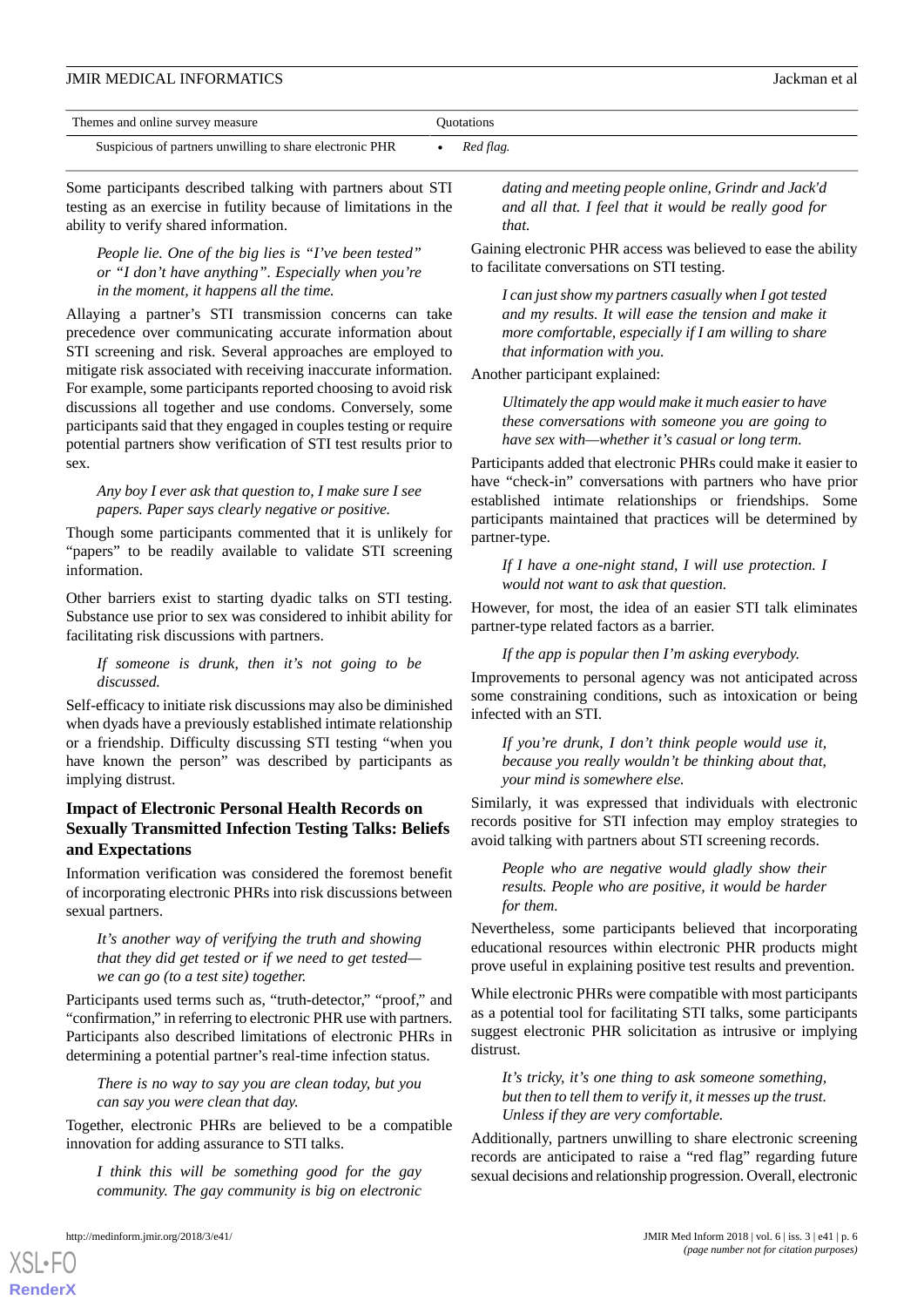PHR access was anticipated to have the population-level impact of increasing discussions on STI testing.

*If the norm was for people to have the app at hand, then more people would ask to see results. Now, it's not that realistic, because people can easily say, I don't have it with me; it's on paper.*

#### **Quantitative Phase Results**

[Table 2](#page-7-0) shows demographic information and sexual risk behaviors among online survey participants (n=354). The sample consisted of 167 male and 187 female participants. Forty out of 354 participants (11.3%) reported no history of sexual intercourse and 44.3% reported 2-5 partners. Approximately 43.2% (153/354) reported STI testing seven months prior to the study; 80 out of 354 participants with sexual exposure reported no history of screening (22.1%). Almost half (172/354) of participants reported sex under the influence of alcohol or drugs and 134 out of 354 participants reported recent sex without discussing STI testing ([Table 2](#page-7-0)). Sixty-four percent of participants (38/59) with a history of STI diagnosis reported chlamydia infection. Additionally, five participants reporting gonorrhea, two participants reporting HSV-2, and two participants reporting human papilloma virus also reported chlamydia infections, there was no overlap between any other STIs (not shown).

### **Sexually Transmitted Infection Testing Talks: Quantitative Attitudes and Practices**

[Table 3](#page-8-0) presents behavioral perceptions on risk discussion practices among online survey participants. Conversations consistently occur before sex for 143 out of 354 participants (40.4%) and inconsistently occur before or after a sexual encounter for 41.0% (145/354). Some participants (51/354) reported never discussing STI testing with partners. Most participants (312/354) value discussing STI testing with partners, however, valuation was slightly greater among women ( $\chi^2$ =3.79; *P*=.05). In fact, 71.7% (254/354) believed it is extremely important or very important irrespective of condom-use, however over two-fifths (158/354) reported recent sexual encounters where risk discussions were skipped due to condom-use. Furthermore, less than half (169/354) believe that it is easy to talk with partners about STI testing and 28.2% (100/354) reported skipping a recent discussion due to awkwardness. One-third of participants (118/354) reported recently skipping risk discussions due to the possibility of receiving inaccurate information. Many participants (112/354) also reported discussion omission because it never came to mind.

### **Impact of Electronic Personal Health Records on Discussion Timing**

Out of 354 online survey participants, 184 (60.0%) believed that electronic PHR access will lead sexual partners to start conversations on STI testing earlier in the relationship ([Table](#page-9-0) [4\)](#page-9-0). The Wilcoxon signed-rank test results shown in [Figure 1](#page-10-0) indicate significant differences between perceived discussion timing with and without electronic PHRs (*P*<.001). Discussions occurring before sex increased 20.6% with electronic PHR access; while omitting talks and inconsistent timing both decreased by 10% [\(Figure 1\)](#page-10-0).

# **Impact of Electronic Personal Health Records on Personal Agency, Information Assurance, and Assessing Partner Risk**

[Table 4](#page-9-0) presents bivariate relationships between perceptions on incorporating electronic PHRs into risk discussion events and gender. Almost two-thirds (225/354) of participants felt that electronic PHRs would help to improve communication between partners about STI prevention. Similarly, most participants (235/354) believed electronic PHRs would increase their confidence in STI testing information shared by a partner. Electronic PHRs are believed to make it easier to facilitate risk discussions between new potential partners (197/354) and ongoing sexual partners (195/354). Nearly a quarter of participants (85/354) believed soliciting a partner's electronic record would be awkward. Furthermore, two-fifths (154/354) believed it would be difficult to share a positive result with a partner. In fact, more participants (158/354) indicated a conversation without electronic PHRs as the preferred method for STI disclosure compared to using electronic PHRs (81/354). The most commonly held belief was that participants will be suspicious of potential partners unwilling to share electronic PHRs (268/354).

# **Electronic Personal Health Record–Facilitated Sexually Transmitted Infection Talks: Beliefs by Gender**

Male participants were more likely to believe that electronic PHR access would make it easier for sexual partners to discuss STI testing compared to female participants (59.9% vs. 51.9%;  $\chi^2$ =3.93; *P*=.05). However, the effect size by gender was small (*d*=0.27). Gender differences between beliefs that electronic PHR facilitated conservations would be awkward and self-efficacy beliefs for sharing electronic STI records with positive results had larger effect sizes. A smaller proportion of males (18.0% vs 29.4%) consider electronic PHR–facilitated discussions to be potentially awkward and were additionally more confident in their ability to share a STI-positive electronic result compared to female participants  $[(\chi^2=10.85; P=.001;$ *d*=1.04) and (χ 2 =6.48, *P*=.01; *d=* 0.80)].

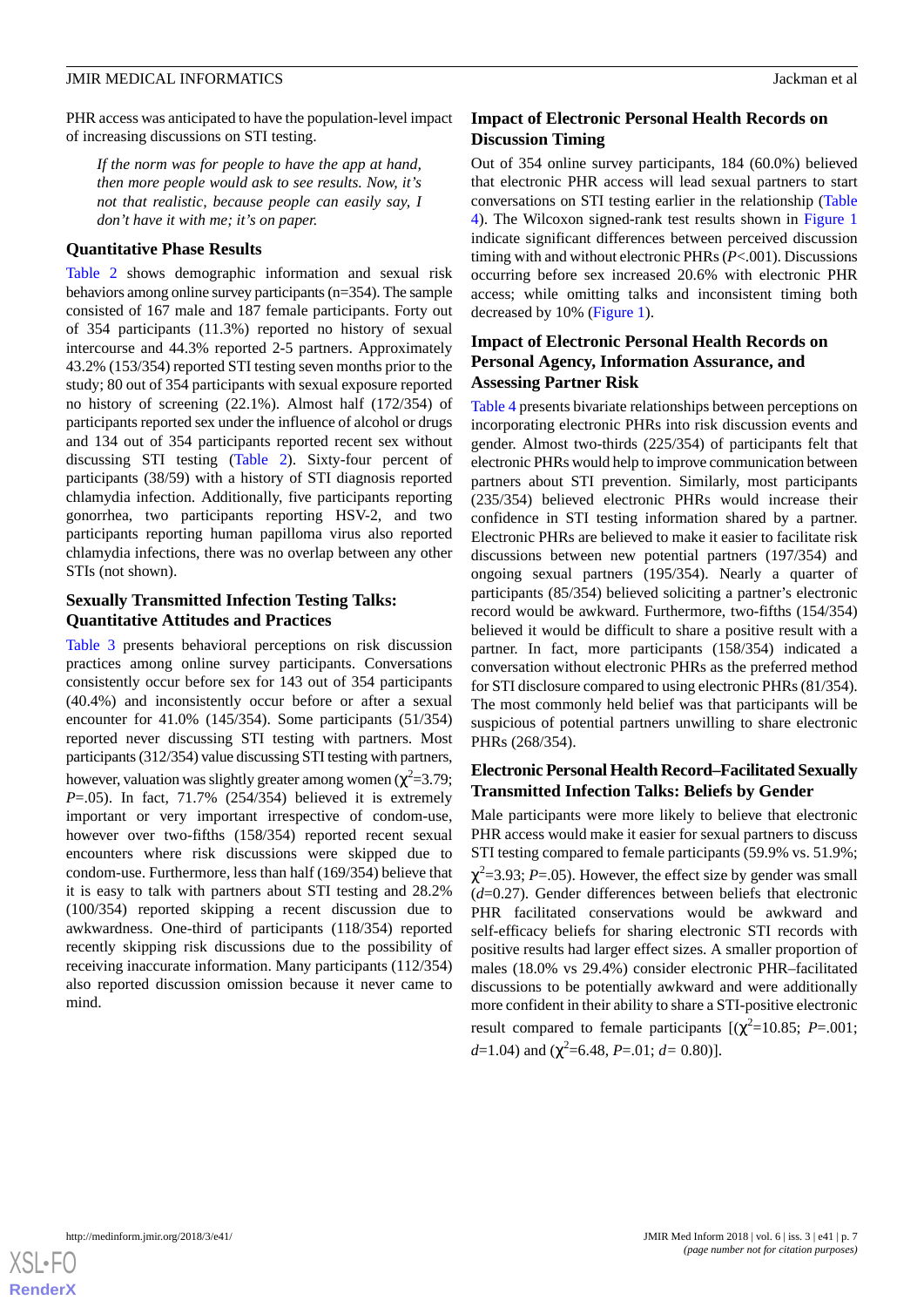<span id="page-7-0"></span>**Table 2.** Demographic information and sexual risk behaviors among eSHINE Study online survey participants (n=354). IQR: interquartile range; STI: sexually transmitted infection.

| Variables                                                                             | Total, $n$ $(\%)$ | Men, $n$ $(\%)$ | Women, $n$ $%$ ) | Chi-square | P value  |
|---------------------------------------------------------------------------------------|-------------------|-----------------|------------------|------------|----------|
| Age                                                                                   |                   |                 |                  |            |          |
| Median age (IQR)                                                                      | $20(19-22)$       | $20(19-22)$     | 20 (19-22)       |            |          |
| <b>Academic classification</b>                                                        |                   |                 |                  | 23.64      | $< 0.01$ |
| Freshman                                                                              | 89(25.1)          | 57(34.1)        | 32(17.1)         |            |          |
| Sophomore                                                                             | 82(23.1)          | 42(25.1)        | 40(21.4)         |            |          |
| Junior                                                                                | 87(25.6)          | 37(22.2)        | 50(26.7)         |            |          |
| Senior                                                                                | 88 (24.9)         | 31(18.6)        | 57 (30.5)        |            |          |
| Graduate student                                                                      | 8(2.3)            | 0(0.0)          | 8(4.3)           |            |          |
| Sexual preference by gender                                                           |                   |                 |                  | 267.15     | < .001   |
| Men only                                                                              | 17248.6           | 10(6.0)         | 162 (86.6)       |            |          |
| Women only                                                                            | 156(44.1)         | 149 (89.2)      | 7(3.8)           |            |          |
| Men and women                                                                         | 26(7.3)           | 8(4.8)          | 18(9.6)          |            |          |
| Reported sex partners (in 12 months prior)                                            |                   |                 |                  | 18.88      | $< 0.01$ |
| No partners in 12 months prior to study or no history of sexual intercourse 56 (15.8) |                   | 34(20.4)        | 22(11.8)         |            |          |
| $\mathbf{1}$                                                                          | 116(32.8)         | 45(26.9)        | 71 (38.0)        |            |          |
| 2                                                                                     | 79 (22.3)         | 27(16.2)        | 52 (27.8)        |            |          |
| $3 - 5$                                                                               | 78 (22.0)         | 47(28.1)        | 31(16.6)         |            |          |
| $6+$                                                                                  | 25(7.1)           | 14(8.4)         | 11(5.9)          |            |          |
| Reported partner-types <sup>a</sup>                                                   |                   |                 |                  |            |          |
| Main partner(s)                                                                       | 213(60.2)         | 84 (50.3)       | 129(69.0)        |            |          |
| Casual partner(s)                                                                     | 153 (43.2)        | 77(46.1)        | 76 (40.6)        |            |          |
| $Hook-up$ partner $(s)$                                                               | 72(20.3)          | 47(28.1)        | 25(13.4)         |            |          |
| <b>STI</b> screening history                                                          |                   |                 |                  | 21.14      | $< 0.01$ |
| $< 7$ months                                                                          | 153 (43.2)        | 53 (31.7)       | 100(53.5)        |            |          |
| $\geq$ 7 months                                                                       | 81 (22.9)         | 39(23.3)        | 42(22.5)         |            |          |
| Never tested                                                                          | 80(22.6)          | 51 (30.5)       | 29(15.5)         |            |          |
| No history of sexual intercourse                                                      | 40(11.3)          | 24 (14.4)       | 16(8.6)          |            |          |
| STI diagnosis history and risky behaviors in 12 months prior to study                 |                   |                 |                  |            |          |
| History of STI diagnosis                                                              | 59(16.7)          | 14(8.4)         | 45(24.1)         | 15.62      | $< 001$  |
| Concurrent sexual partners                                                            | 68 (19.2)         | 38(22.8)        | 30(16.0)         | 2.56       | .11      |
| Sex under the influence of drugs or alcohol                                           | 172 (48.6)        | 65 (38.9)       | 107(57.2)        | 11.82      | .001     |
| Condom-less sex with a casual partner                                                 | 106(30.8)         | 44(26.3)        | 65 (34.8)        | 2.92       | .09      |
| Condom-less sex with a hook-up/one-time partner                                       | 26(7.3)           | 12(7.2)         | 14(7.5)          | 0.01       | .91      |
| Met sex partners using social websites or applications                                | 56 (15.8)         | 39(23.4)        | 17(9.1)          | 13.47      | < .001   |
| Sex without discussing STI testing                                                    | 134 (37.8)        | 62(46.3)        | 72 (38.5)        | 0.07       | .79      |

<sup>a</sup>Partner type categories reported by participants are not mutually exclusive.

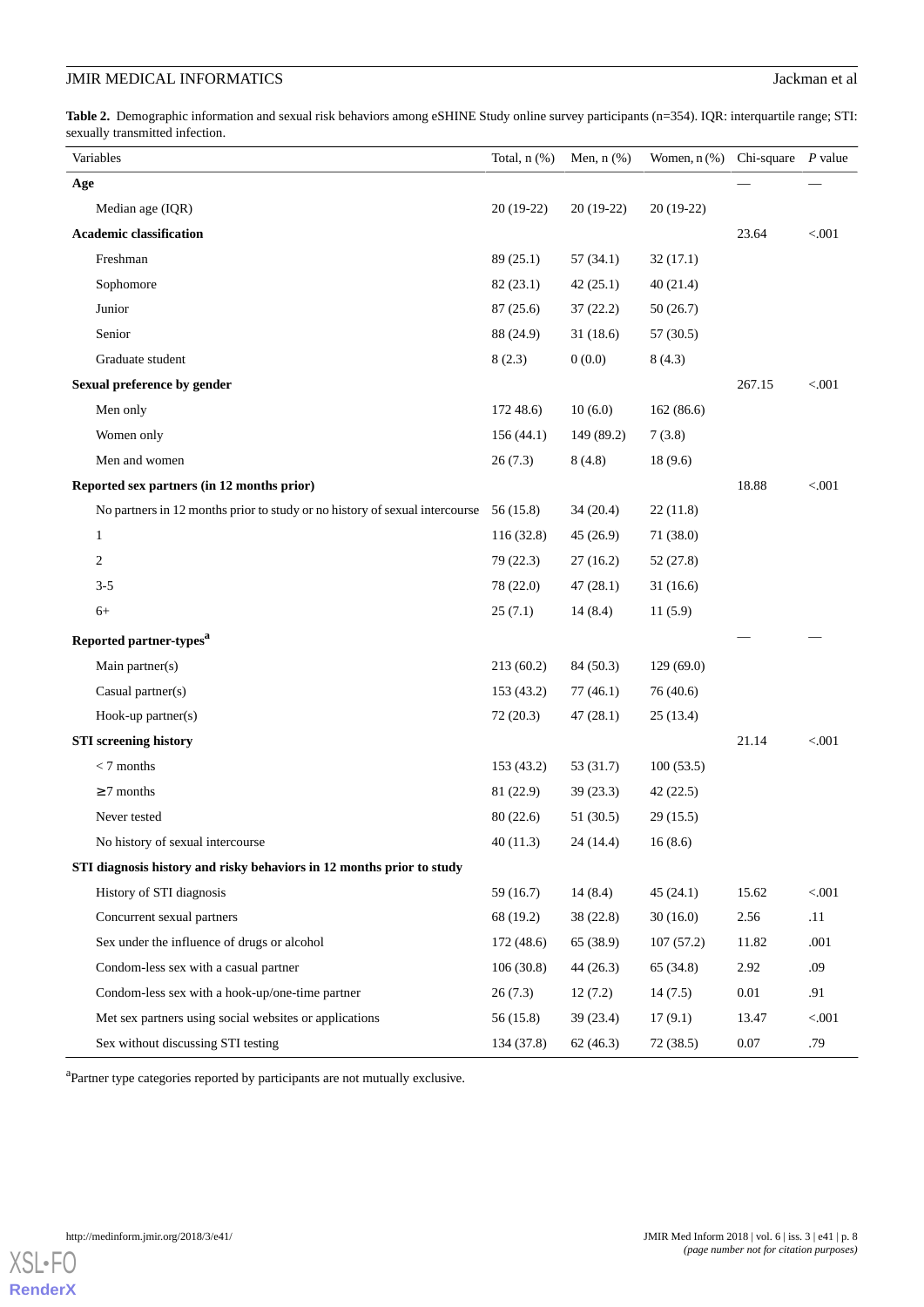<span id="page-8-0"></span>Table 3. Behavioral attitudes and practices related to dyadic conversations on sexually transmitted infection (STI) testing among eSHINE Study online survey participants, bivariate analyses by gender (n=354).

| Variables                                                                                                             | Total, $n$ $(\%)$ | Men, $n$ $(\%)$ | Women, $n$ (%) Chi-square |      | $P$ value |
|-----------------------------------------------------------------------------------------------------------------------|-------------------|-----------------|---------------------------|------|-----------|
| Valuation belief for talking about STIs with partners (n=315)                                                         |                   |                 |                           | 3.79 | .05       |
| Very important/important                                                                                              | 312(88.1)         | 137(82.0)       | 175 (93.6)                |      |           |
| Very unimportant/unimportant                                                                                          | 3(0.8)            | 3(1.8)          | 0(0.0)                    |      |           |
| Valuation belief for talking about STIs with partners when using condoms<br>$(n=263)$                                 |                   |                 |                           | 2.29 | .13       |
| Very important/important                                                                                              | 254(71.7)         | 105(62.9)       | 149 (79.7)                |      |           |
| Very unimportant/unimportant                                                                                          | 9(2.5)            | 6(3.6)          | 3(1.6)                    |      |           |
| Self-efficacy belief to initiate risk discussions $(n=213)$                                                           |                   |                 |                           | 0.00 | .95       |
| Very easy/easy                                                                                                        | 169(47.7)         | 76(45.5)        | 93 (49.7)                 |      |           |
| Very difficult/difficult                                                                                              | 44 (12.4)         | 20(12.0)        | 24(12.8)                  |      |           |
| Intentional belief on likelihood to solicit STI screening from a partner<br>$(n=254)$                                 |                   |                 |                           | 1.57 | .21       |
| Very likely/likely                                                                                                    | 226(63.8)         | 93 (55.7)       | 133(71.1)                 |      |           |
| Very unlikely/unlikely                                                                                                | 28(7.9)           | 15(9.0)         | 13(6.9)                   |      |           |
| Timing of STI testing talks with partners discussion (n=354)                                                          |                   |                 |                           | 2.77 | .43       |
| Before sex                                                                                                            | 143(40.4)         | 68 (40.7)       | 75(40.1)                  |      |           |
| Sometimes before sex and sometimes after sex                                                                          | 145(41.0)         | 64(38.3)        | 81 (43.3)                 |      |           |
| After sex                                                                                                             | 15(4.2)           | 6(3.6)          | 9(4.8)                    |      |           |
| Never                                                                                                                 | 51(14.4)          | 29(17.4)        | 22(11.8)                  |      |           |
| Reasons for omitting dyadic STI health communication for sexual encoun-<br>ters in 12 months prior to study $(n=354)$ |                   |                 |                           |      |           |
| Condoms were being used                                                                                               | 158(44.6)         | 86(51.5)        | 72(38.5)                  | 0.00 | .97       |
| The topic would make things awkward                                                                                   | 100(28.2)         | 47(28.1)        | 53 (28.3)                 | 0.14 | .71       |
| People can lie about it regardless                                                                                    | 118(33.3)         | 54 (32.3)       | 64 (34.2)                 | 6.03 | .01       |
| The topic never came to mind                                                                                          | 112(31.6)         | 58 (34.7)       | 54 (28.9)                 | 1.40 | .24       |

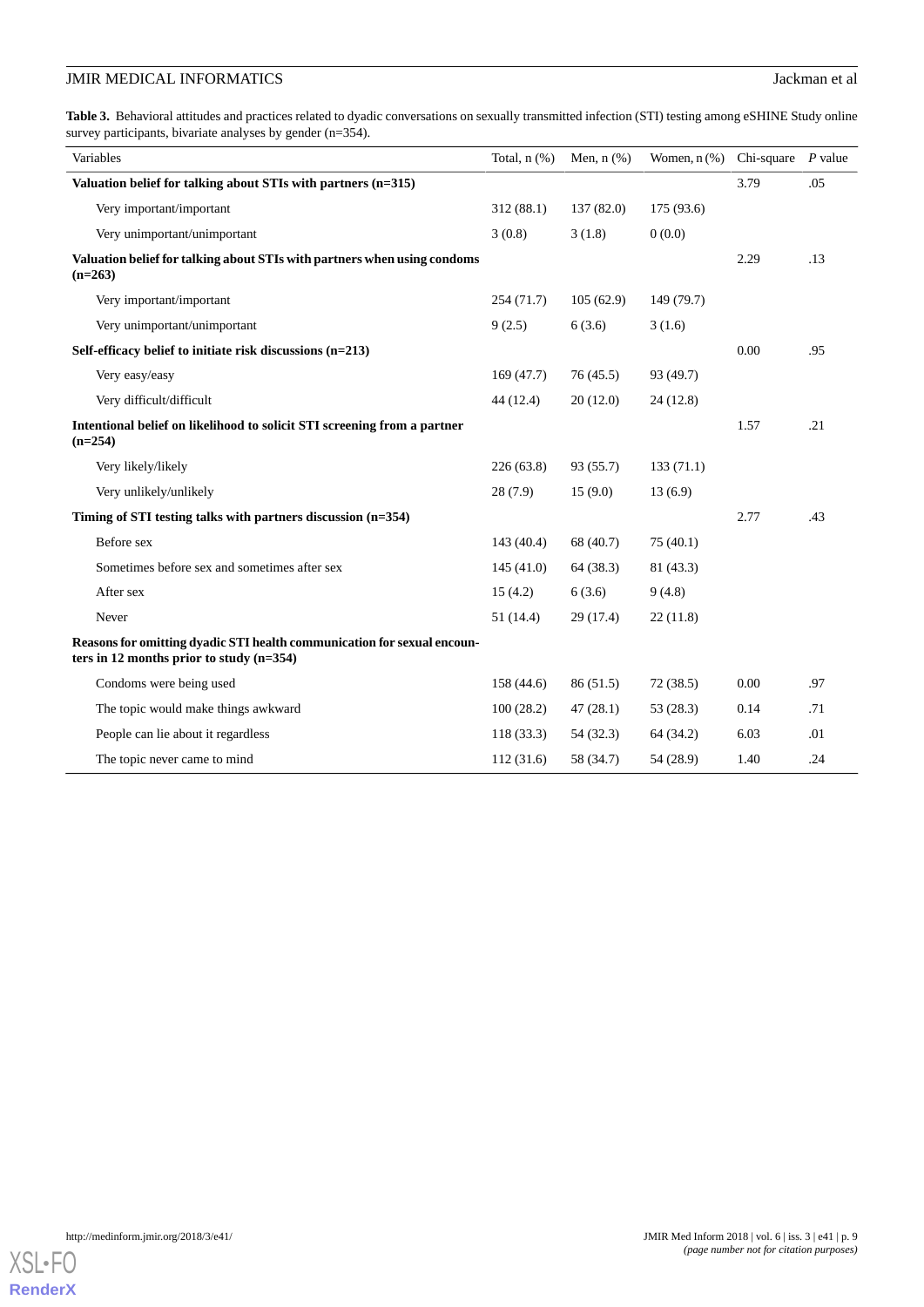<span id="page-9-0"></span>Table 4. Perceptions on incorporating personal health records (PHRs) into risk discussion events among eSHINE Study online survey participants (n=354). STI: sexually transmitted infection.

| Variables                                                                                                                                   | Total, $n$ $(\%)$ | Men, $n$ $(\%)$ | Women, $n$ (%) Chi-square |       | P value |
|---------------------------------------------------------------------------------------------------------------------------------------------|-------------------|-----------------|---------------------------|-------|---------|
| Semantic belief on the effect of electronic STI record access on communi-                                                                   |                   |                 |                           | 1.74  | .19     |
| cation on STIs between partners $(n=227)^{a}$                                                                                               |                   |                 |                           |       |         |
| Very helpful/helpful                                                                                                                        | 225(63.6)         | 105(62.9)       | 120(64.2)                 |       |         |
| Very harmful/harmful                                                                                                                        | 2(0.6)            | 0(0.0)          | 2(1.2)                    |       |         |
| Semantic belief on the effect of electronic STI record access on confidence<br>in STI testing information shared by a partner $(n=238)^{a}$ |                   |                 |                           | 0.19  | .66     |
| Very helpful/helpful                                                                                                                        | 235 (66.4)        | 108(64.7)       | 127(67.9)                 |       |         |
| Very harmful/harmful                                                                                                                        | 3(0.9)            | 1(0.6)          | 2(1.1)                    |       |         |
| Belief that electronic PHRs make it easier for potential partners to talk                                                                   |                   |                 |                           | 3.93  | .05     |
| about STI testing $(n=213)^{a}$                                                                                                             |                   |                 |                           |       |         |
| Strongly agree/agree                                                                                                                        | 197(55.6)         | 100(59.9)       | 97 (51.9)                 |       |         |
| Strongly disagree/disagree                                                                                                                  | 16(4.5)           | 4(2.4)          | 12(6.4)                   |       |         |
| Belief that electronic PHRs make it easier to check-in with partners on<br>STI testing and prevention $(n=206)^{a}$                         |                   |                 |                           | 0.53  | .46     |
| Strongly agree/agree                                                                                                                        | 195(55.1)         | 93 (55.7)       | 102(54.5)                 |       |         |
| Strongly disagree/disagree                                                                                                                  | 11(3.1)           | 4(2.4)          | 7(3.7)                    |       |         |
| Belief that soliciting a partner's electronic record will be awkward $(n=171)^{a}$                                                          |                   |                 |                           | 10.85 | .001    |
| Strongly agree/agree                                                                                                                        | 85(24.0)          | 30(18.0)        | 55 (29.4)                 |       |         |
| Strongly disagree/disagree                                                                                                                  | 86 (24.3)         | 52(31.1)        | 34 (18.2)                 |       |         |
| Self-efficacy belief for sharing a positive electronic STI record with a<br>partner $(n=213)^{a}$                                           |                   |                 |                           | 6.48  | .01     |
| Very easy/easy                                                                                                                              | 59 (16.7)         | 36(21.6)        | 23(12.3)                  |       |         |
| Very difficult/difficult                                                                                                                    | 154 (43.5)        | 64 (38.3)       | 90(48.1)                  |       |         |
| Belief that partners using electronic PHRs will start talking about STI                                                                     |                   |                 |                           | 0.70  | .40     |
| prevention earlier in a relationship $(n=200)^{a}$                                                                                          |                   |                 |                           |       |         |
| Strongly agree/agree                                                                                                                        | 184 (52.0)        | 89 (53.3)       | 95 (50.8)                 |       |         |
| Strongly disagree/disagree                                                                                                                  | 16(4.5)           | 6(3.6)          | 10(5.3)                   |       |         |
| Intentional beliefs to only use electronic PHRs when distrusting of partners<br>$(n=232)$                                                   |                   |                 |                           | 24.14 | < 0.001 |
| Strongly agree/agree                                                                                                                        | 93(26.3)          | 62(37.1)        | 31(16.6)                  |       |         |
| Strongly disagree/disagree                                                                                                                  | 139(39.3)         | 47(28.1)        | 92(49.2)                  |       |         |
| Attitudinal belief of being suspicious of partners unwilling to share elec-<br>tronic PHR $(n=270)^a$                                       |                   |                 |                           | 1.49  | .22     |
| Strongly agree/agree                                                                                                                        | 268(75.7)         | 117(68.9)       | 153(81.8)                 |       |         |
| Strongly disagree/disagree                                                                                                                  | 2(0.6)            | 0(0.0)          | 2(1.1)                    |       |         |
| Preferred method for sharing a positive infection status (n=354)                                                                            |                   |                 |                           | 2.39  | .49     |
| Using an electronic PHR                                                                                                                     | 81 (22.9)         | 42(25.2)        | 39(20.9)                  |       |         |
| A conversation without electronic PHRs                                                                                                      | 158 (44.6)        | 68 (40.7)       | 90(48.1)                  |       |         |
| Avoid sharing infection status                                                                                                              | 16(4.5)           | 9(5.4)          | 7(3.7)                    |       |         |
| No preference                                                                                                                               | 99 (28.0)         | 48 (28.7)       | 51 (27.3)                 |       |         |

a Scores between –1 and 1 for belief variables are not reported.



**[RenderX](http://www.renderx.com/)**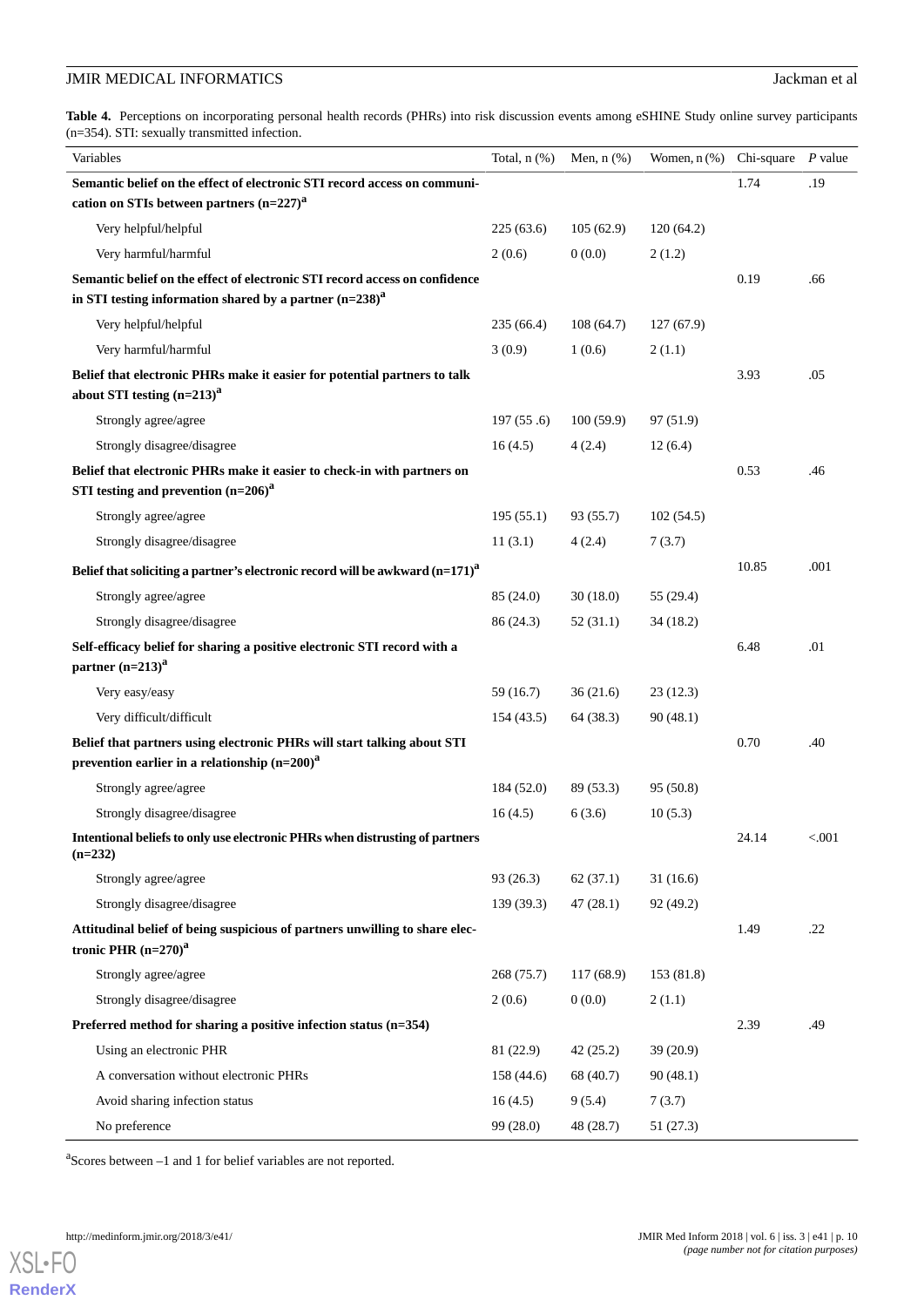<span id="page-10-0"></span>Figure 1. Perceived sexually transmitted infection communication timing with sexual partners with and without electronic personal health record (PHR) access among eSHINE Study online survey participants (n=354). The Wilcoxon signed-rank test indicates significant increases in perceived discussion timing before sex with electronic PHR access (*P*< .001).

|             | Wilcoxon signed-rank test comparing perceived communication<br>timing with PHR access and without PHR access |           |                             |  |  |
|-------------|--------------------------------------------------------------------------------------------------------------|-----------|-----------------------------|--|--|
| Sign        | Observations                                                                                                 | Sum Ranks | Expected                    |  |  |
| Positive    | 121                                                                                                          | 33,751    | 21,267                      |  |  |
| Negative    | 32                                                                                                           | 8,783     | 21,267                      |  |  |
| Zero        | 201                                                                                                          | 20,301    | 20,301                      |  |  |
| All         | 354                                                                                                          | 62,835    | 62,835                      |  |  |
| P < .001    |                                                                                                              |           |                             |  |  |
| 14.4%       |                                                                                                              |           |                             |  |  |
|             | 4.2%                                                                                                         | 4.2%      | 4.0%                        |  |  |
| $(1)$ Never |                                                                                                              |           | (2) After Sex               |  |  |
|             |                                                                                                              |           | ■ Timing without PHR Access |  |  |

# *Discussion*

#### **Principal Results**

Together, qualitative and quantitative findings offer several considerations for the potential role of electronic PHRs in facilitating STI health communication between partners. STI health communication is generally an important practice for our study population; however, whether and how discussions occur are functions of multiple individual and dyadic level factors. Inability to validate disclosed STI testing information, low personal agency for initiating discussions, nonawareness of STI testing talks as a health practice, and low discussion valuation related to partner-type or condom use may inhibit STI health communication from occurring. Electronic PHR access for STI screenings pose a viable solution to barriers preventing STI talks. Participants anticipate that access will be accompanied by testing discussions earlier in relationships and more frequently occurring prior to sexual encounters. Electronic PHRs are expected to add novel validation to screening information shared by partners and make it easier to initiate conversations. Male participants were more likely to believe electronic PHRs improve self-efficacy for discussions and in their ability to share positive results. Thus, electronic PHRs additionally offer new avenues for increasing male participation in STI prevention.

Self-reported behaviors potentiating STI transmission such as: sex without discussing STI testing, partner concurrency, sex while intoxicated, and condom-less sex practices is evidence of the need to continue targeting young black populations for STI interventions. Our study supports an increasing amount of burgeoning research on the feasibility and acceptability of delivering effective sexual health interventions through weband mobile-based platforms [[17,](#page-12-15)[19](#page-12-4),[30-](#page-12-16)[32\]](#page-12-17). Furthermore, it provides new insight into the role of patient electronic access in improving dyadic communication on STI risk. Participants almost ubiquitously anticipate that refusing to share STI screening results will warrant partner suspicion. These beliefs perhaps indicate that electronic PHR access will influence decisions related to sexual behavior.





#### **Limitations**

This study has many strengths and limitations. Our findings offer rich data on electronic PHR access beliefs within our sample population in context of when, how, and why STI talks occur. The mixed-methods design allowed us to formatively identify important variables to study quantitatively for a novel practice. Similarly, the context of perceptions emerging from our study is largely in absence of prior participant exposure to electronic PHR access. Resources were not available for research assistants nor secondary coders; thus, qualitative findings lack inter-coder reliability and are therefore subject to researcher biases. Additionally, significant differences were observed in academic classification by gender in our non-random convenience sample of online survey participants.

Although we determined that many participants reported electronic PHR access would lead to earlier dyadic talks on STI prevention, future studies are needed to better understand whether electronic PHR access would truly extend proximity in time between STI talks and sexual encounters. Furthermore, to determine whether an increase in time between the two events minimizes the length of time to next STI screening between dyad members.

Low self-efficacy beliefs for sharing positive electronic results are likely an indicator of stigma associated with being diagnosed with an STI. Given the sample, our study does not provide substantial insight into perceptions about electronic PHR–facilitated STI talks among people with chronic infections like HIV and genital herpes. Nevertheless, reducing stigma and enabling individuals infected with STIs to safely and comfortably disclose infection status to partners remains an important challenge to prevention and care. Reducing stigma associated with discussing infection with partners may reduce behaviors that accompany non-disclosure of diagnosis, such as condom-less sex; in addition to stigma-related impacts on the HIV treatment cascade [\[33](#page-12-18)[-36](#page-13-0)]. Future studies are needed to explore feasibility of addressing stigma-related outcomes with electronic PHRs.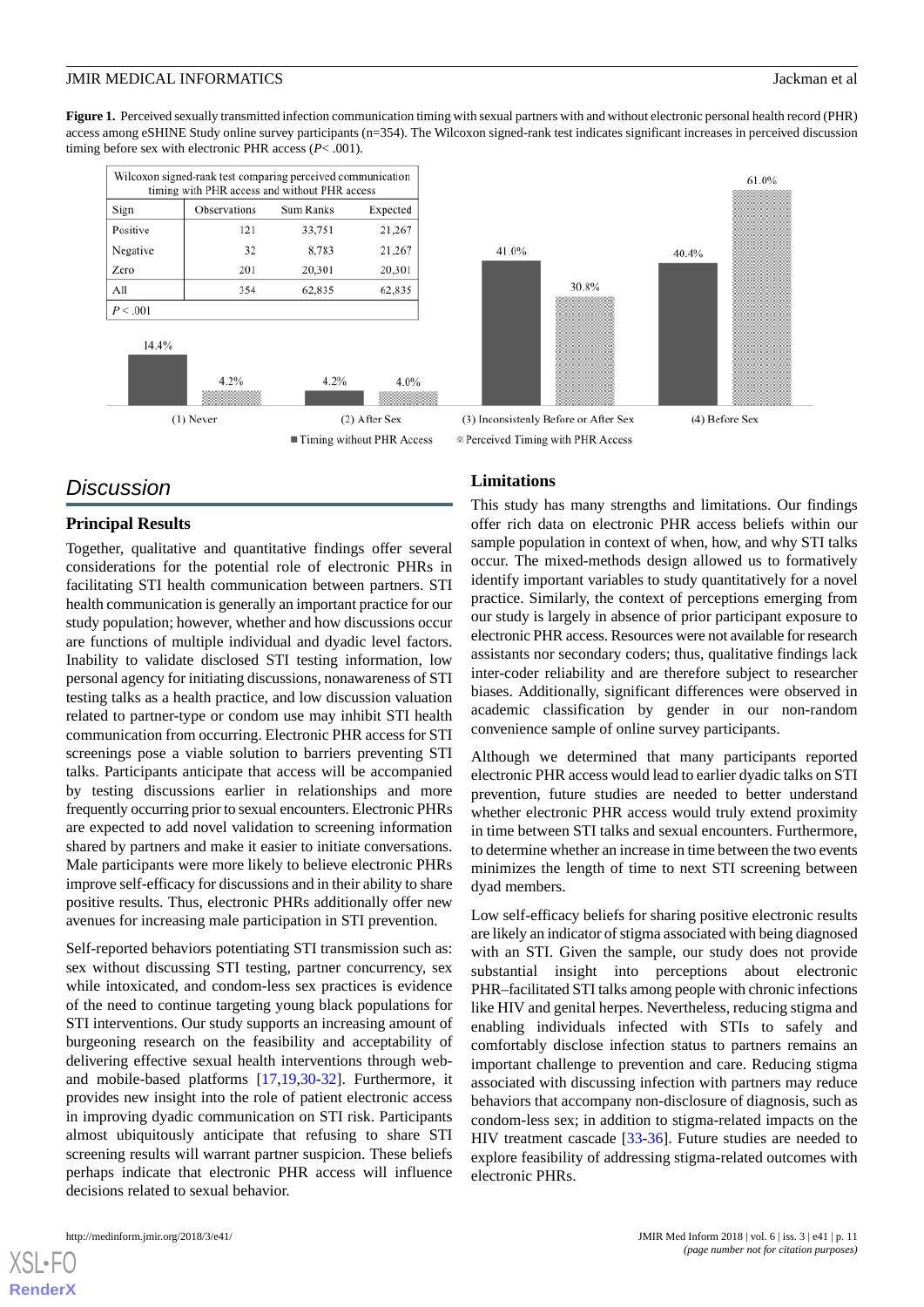#### **Conclusions**

mHealth interventions incorporating electronic PHRs will offer new insight into strengthening infrastructure and the capacity to target disparities in STIs. Findings suggest that access to electronic PHRs for STI screening among subpopulations of black youth may improve both motivation and personal agency for initiating dyadic talks about testing. Results from this study will likely inform novel interventions that use access to electronic PHRs to stimulate important health-related discussions between sexual partners. The preventative capacity of electronic PHRs envisioned by our sample cannot be achieved without policies that support equipping them with patient portal access to STI screening records. Messages presented by healthcare providers on adopting electronic PHR–delivered STI results and electronic PHR–facilitated risk discussions will undoubtedly be key in adoption decisions. Moving forward requires studying strategies for implementing interventions that leverage electronic PHRs to create new sexual health communication channels with providers, peers, and family among black youth. With anticipated proliferation of electronic PHR adoption in generations to come, close attention is needed to ensure that black youth have equitable healthcare access to quality electronic PHR services [[36\]](#page-13-0).

#### **Acknowledgments**

The eSHINE Study was supported by a 2014-2016 dissertation research grant (R36HS023057) from the Agency for Healthcare Research and Quality (AHRQ). R36HS023057 Project Mentor, Farin Kamanagar, MD, PhD, MPH (Associate Dean for Research, Morgan State University (MSU), School of Computer, Mathematical and Natural Sciences) and Dissertation Committee Chair, Bazle Mian Hossain PhD, MHS, MS (Professor, MSU, School of Community Health and Policy). Manuscript development was funded by a 2017-2019 T32 NRSA Postdoctoral Training Fellowship in HIV Epidemiology and Prevention Sciences (2T32AI102623-06) within the Johns Hopkins University Center for Public Health and Human Rights. SDB's effort was funded in part from the Johns Hopkins University Center for AIDS Research, an NIH funded program (P30AI094189), which is supported by the following NIH Co-Funding and Participating Institutes and Centers: NIAID, NCI, NICHD, NHLBI, NIDA, NIMH, NIA, FIC, NIGMS, NIDDK, and OAR. The content is solely the responsibility of the authors and does not necessarily represent the official views of the NIH nor AHRQ.

#### **Conflicts of Interest**

<span id="page-11-0"></span>None declared.

#### **References**

- 1. Centers FDC. Sexually Transmitted Disease Surveillance. Atlanta: US. Department of Health and Human Services; 2017. URL: [https://www.cdc.gov/std/stats16/CDC\\_2016\\_STDS\\_Report-for508WebSep21\\_2017\\_1644.pdf](https://www.cdc.gov/std/stats16/CDC_2016_STDS_Report-for508WebSep21_2017_1644.pdf) [accessed 2018-05-14] [[WebCite Cache ID 6zPgO7eKP](http://www.webcitation.org/

                                6zPgO7eKP)]
- <span id="page-11-2"></span><span id="page-11-1"></span>2. Centers for Disease Control and Prevention. HIV Surveill Rep. Atlanta, GA; 2017. Diagnoses of HIV Infection in the United States and Dependent Areas, 2016 URL: <https://www.cdc.gov/hiv/library/reports/hiv-surveillance.html> [accessed 2018-05-15] [\[WebCite Cache ID 6zR2CtT8P](http://www.webcitation.org/

                                6zR2CtT8P)]
- <span id="page-11-3"></span>3. US Census Bureau. WebCite Original. The Black Alone Population in the United States URL: [https://census.gov/data/](https://census.gov/data/tables/2014/demo/race/ppl-ba14.html) [tables/2014/demo/race/ppl-ba14.html](https://census.gov/data/tables/2014/demo/race/ppl-ba14.html) [accessed 2018-05-15] [\[WebCite Cache ID 6zR36xVY6\]](http://www.webcitation.org/

                                6zR36xVY6)
- <span id="page-11-4"></span>4. Friedman AL, Bloodgood B. "Something We'd Rather Not Talk About": findings from CDC exploratory research on sexually transmitted disease communication with girls and women. J Womens Health (Larchmt) 2010 Oct;19(10):1823-1831. [doi: [10.1089/jwh.2010.1961](http://dx.doi.org/10.1089/jwh.2010.1961)] [Medline: [20929416\]](http://www.ncbi.nlm.nih.gov/entrez/query.fcgi?cmd=Retrieve&db=PubMed&list_uids=20929416&dopt=Abstract)
- <span id="page-11-5"></span>5. Centers for Disease ControlPrevention. Start Talking Stop HIV. URL: [https://www.cdc.gov/actagainstaids/campaigns/](https://www.cdc.gov/actagainstaids/campaigns/starttalking/) [starttalking/](https://www.cdc.gov/actagainstaids/campaigns/starttalking/) [accessed 2018-05-15] [\[WebCite Cache ID 6zR3LCc2V\]](http://www.webcitation.org/

                                6zR3LCc2V)
- <span id="page-11-6"></span>6. McFarlane M, Brookmeyer K, Friedman A, Habel M, Kachur R, Hogben M. GYT: Get Yourself Tested Campaign Awareness: Associations With Sexually Transmitted Disease/HIV Testing and Communication Behaviors Among Youth. Sex Transm Dis 2015 Nov;42(11):619-624. [doi: [10.1097/OLQ.0000000000000361\]](http://dx.doi.org/10.1097/OLQ.0000000000000361) [Medline: [26457487](http://www.ncbi.nlm.nih.gov/entrez/query.fcgi?cmd=Retrieve&db=PubMed&list_uids=26457487&dopt=Abstract)]
- <span id="page-11-7"></span>7. Wilkerson JM, Fuchs EL, Brady SS, Jones-Webb R, Rosser BRS. Correlates of human immunodeficiency virus/sexually transmitted infection (HIV/STI) testing and disclosure among HIV-negative collegiate men who have sex with men. J Am Coll Health 2014;62(7):450-460 [[FREE Full text](http://europepmc.org/abstract/MED/24794417)] [doi: [10.1080/07448481.2014.917654\]](http://dx.doi.org/10.1080/07448481.2014.917654) [Medline: [24794417\]](http://www.ncbi.nlm.nih.gov/entrez/query.fcgi?cmd=Retrieve&db=PubMed&list_uids=24794417&dopt=Abstract)
- <span id="page-11-8"></span>8. Thomas PE, Voetsch AC, Song B, Calloway D, Goode C, Mundey L, et al. HIV risk behaviors and testing history in historically black college and university settings. Public Health Rep 2008;123 Suppl 3:115-125 [[FREE Full text](http://europepmc.org/abstract/MED/19166095)] [doi: [10.1177/00333549081230S314](http://dx.doi.org/10.1177/00333549081230S314)] [Medline: [19166095](http://www.ncbi.nlm.nih.gov/entrez/query.fcgi?cmd=Retrieve&db=PubMed&list_uids=19166095&dopt=Abstract)]
- 9. Hou S. HIV-related behaviors among black students attending Historically Black Colleges and Universities (HBCUs) versus white students attending a traditionally white institution (TWI). AIDS Care 2009 Aug;21(8):1050-1057. [doi: [10.1080/09540120802626196\]](http://dx.doi.org/10.1080/09540120802626196) [Medline: [20024762\]](http://www.ncbi.nlm.nih.gov/entrez/query.fcgi?cmd=Retrieve&db=PubMed&list_uids=20024762&dopt=Abstract)
- 10. Green J, Ferrier S, Kocsis A, Shadrick J, Ukoumunne OC, Murphy S, et al. Determinants of disclosure of genital herpes to partners. Sex Transm Infect 2003 Feb;79(1):42-44 [[FREE Full text](http://sti.bmj.com/cgi/pmidlookup?view=long&pmid=12576613)] [Medline: [12576613\]](http://www.ncbi.nlm.nih.gov/entrez/query.fcgi?cmd=Retrieve&db=PubMed&list_uids=12576613&dopt=Abstract)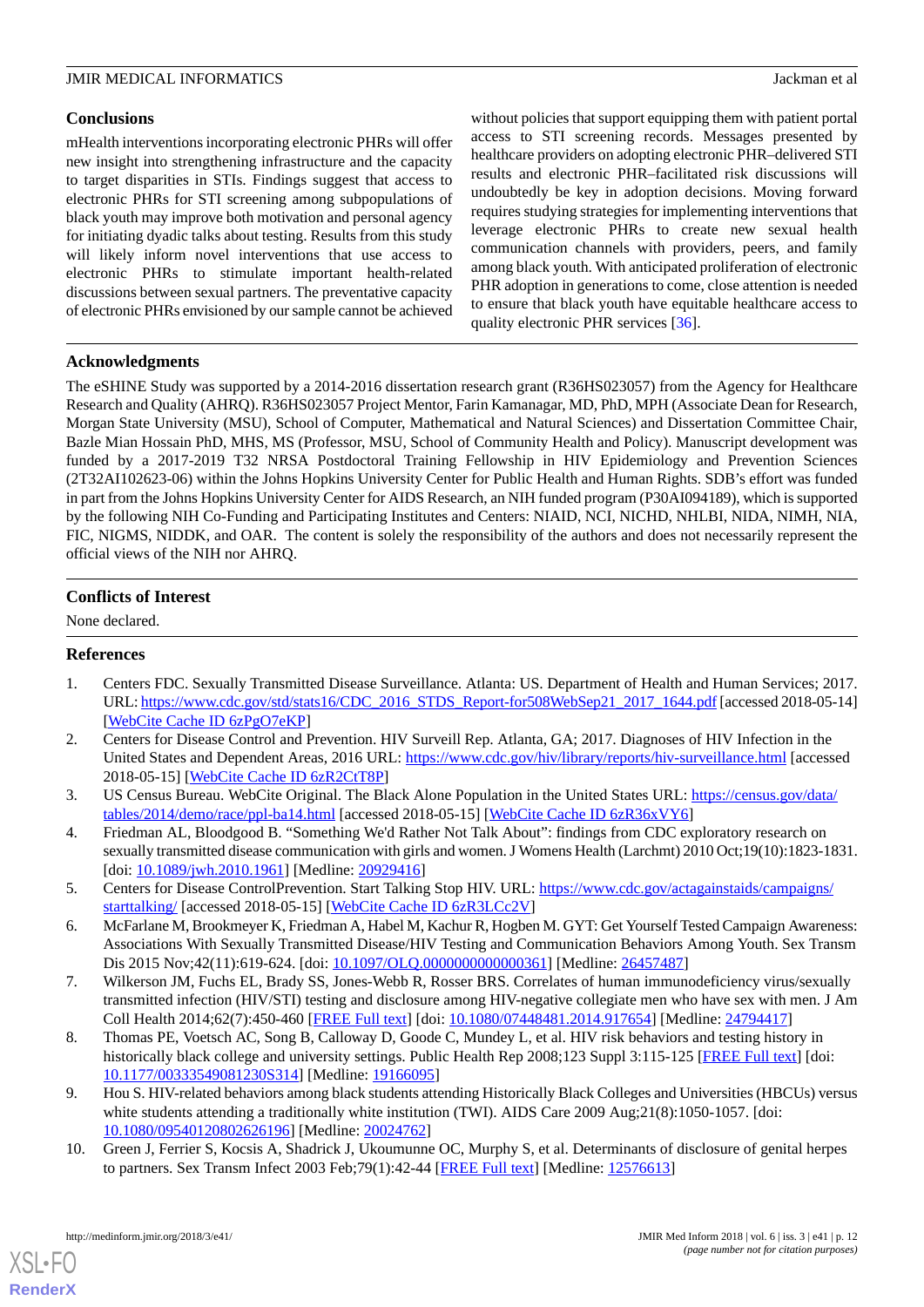- <span id="page-12-0"></span>11. Xia Q, Molitor F, Osmond DH, Tholandi M, Pollack LM, Ruiz JD, et al. Knowledge of sexual partner's HIV serostatus and serosorting practices in a California population-based sample of men who have sex with men. AIDS 2006 Oct 24;20(16):2081-2089. [doi: [10.1097/01.aids.0000247566.57762.b2\]](http://dx.doi.org/10.1097/01.aids.0000247566.57762.b2) [Medline: [17053354\]](http://www.ncbi.nlm.nih.gov/entrez/query.fcgi?cmd=Retrieve&db=PubMed&list_uids=17053354&dopt=Abstract)
- <span id="page-12-1"></span>12. Lunze K, Cheng D, Quinn E, Krupitsky E, Raj A, Walley A, et al. Nondisclosure of HIV infection to sex partners and alcohol's role: a Russian experience. AIDS Behav 2013 Jan;17(1):390-398. [doi: [10.1007/s10461-012-0216-z](http://dx.doi.org/10.1007/s10461-012-0216-z)] [Medline: [22677972](http://www.ncbi.nlm.nih.gov/entrez/query.fcgi?cmd=Retrieve&db=PubMed&list_uids=22677972&dopt=Abstract)]
- <span id="page-12-3"></span><span id="page-12-2"></span>13. White H. -02-01. 2018. National HIV/AIDS Strategy for the United States: Updated to 2020 URL: [https://files.hiv.gov/](https://files.hiv.gov/s3fs-public/nhas-update.pdf) [s3fs-public/nhas-update.pdf](https://files.hiv.gov/s3fs-public/nhas-update.pdf) [accessed 2018-02-01] [\[WebCite Cache ID 6wu21qtot\]](http://www.webcitation.org/

                                6wu21qtot)
- 14. LeGrand S, Muessig KE, Horvath KJ, Rosengren AL, Hightow-Weidman LB. Using technology to support HIV self-testing among MSM. Curr Opin HIV AIDS 2017 Sep;12(5):425-431. [doi: [10.1097/COH.0000000000000400\]](http://dx.doi.org/10.1097/COH.0000000000000400) [Medline: [28617712\]](http://www.ncbi.nlm.nih.gov/entrez/query.fcgi?cmd=Retrieve&db=PubMed&list_uids=28617712&dopt=Abstract)
- 15. Muessig KE, LeGrand S, Horvath KJ, Bauermeister JA, Hightow-Weidman LB. Recent mobile health interventions to support medication adherence among HIV-positive MSM. Curr Opin HIV AIDS 2017 Sep;12(5):432-441. [doi: [10.1097/COH.0000000000000401](http://dx.doi.org/10.1097/COH.0000000000000401)] [Medline: [28639990](http://www.ncbi.nlm.nih.gov/entrez/query.fcgi?cmd=Retrieve&db=PubMed&list_uids=28639990&dopt=Abstract)]
- <span id="page-12-15"></span>16. Horvath KJ, Lammert S, LeGrand S, Muessig KE, Bauermeister JA. Using technology to assess and intervene with illicit drug-using persons at risk for HIV. Curr Opin HIV AIDS 2017 Sep;12(5):458-466. [doi: [10.1097/COH.0000000000000398\]](http://dx.doi.org/10.1097/COH.0000000000000398) [Medline: [28771449](http://www.ncbi.nlm.nih.gov/entrez/query.fcgi?cmd=Retrieve&db=PubMed&list_uids=28771449&dopt=Abstract)]
- 17. Holloway I, Winder T, Lea CI, Tan D, Boyd D, Novak D. Technology Use and Preferences for Mobile Phone-Based HIV Prevention and Treatment Among Black Young Men Who Have Sex With Men: Exploratory Research. JMIR Mhealth Uhealth 2017 Dec 13;5(4):e46 [\[FREE Full text\]](http://mhealth.jmir.org/2017/4/e46/) [doi: [10.2196/mhealth.6436\]](http://dx.doi.org/10.2196/mhealth.6436) [Medline: [28408360\]](http://www.ncbi.nlm.nih.gov/entrez/query.fcgi?cmd=Retrieve&db=PubMed&list_uids=28408360&dopt=Abstract)
- <span id="page-12-4"></span>18. Yang C, Linas B, Kirk G, Bollinger R, Chang L, Chander G, et al. Feasibility and Acceptability of Smartphone-Based Ecological Momentary Assessment of Alcohol Use Among African American Men Who Have Sex With Men in Baltimore. JMIR Mhealth Uhealth 2015 Jun 17;3(2):e67 [\[FREE Full text\]](http://mhealth.jmir.org/2015/2/e67/) [doi: [10.2196/mhealth.4344\]](http://dx.doi.org/10.2196/mhealth.4344) [Medline: [26085078\]](http://www.ncbi.nlm.nih.gov/entrez/query.fcgi?cmd=Retrieve&db=PubMed&list_uids=26085078&dopt=Abstract)
- <span id="page-12-5"></span>19. Widman L, Golin CE, Noar SM, Massey J, Prinstein MJ. ProjectHeartforGirls.com: Development of a Web-Based HIV/STD Prevention Program for Adolescent Girls Emphasizing Sexual Communication Skills. AIDS Educ Prev 2016 Oct;28(5):365-377 [\[FREE Full text\]](http://europepmc.org/abstract/MED/27710087) [doi: [10.1521/aeap.2016.28.5.365\]](http://dx.doi.org/10.1521/aeap.2016.28.5.365) [Medline: [27710087](http://www.ncbi.nlm.nih.gov/entrez/query.fcgi?cmd=Retrieve&db=PubMed&list_uids=27710087&dopt=Abstract)]
- <span id="page-12-7"></span><span id="page-12-6"></span>20. US Congress. Health Information Technology for EconomicClinical Health Act. 2009. Title XIII of Division A and Title IV of Division B of the American Recovery and Reinvestment Act of 2009 URL: [https://www.hhs.gov/sites/default/files/](https://www.hhs.gov/sites/default/files/ocr/privacy/hipaa/understanding/coveredentities/hitechact.pdf) [ocr/privacy/hipaa/understanding/coveredentities/hitechact.pdf](https://www.hhs.gov/sites/default/files/ocr/privacy/hipaa/understanding/coveredentities/hitechact.pdf) [accessed 2018-05-15] [\[WebCite Cache ID 6zR4mNuS6\]](http://www.webcitation.org/

                                6zR4mNuS6)
- <span id="page-12-8"></span>21. Klassen AC, Creswell J, Plano CVL, Smith KC, Meissner HI. Best practices in mixed methods for quality of life research. Qual Life Res 2012 Apr;21(3):377-380. [doi: [10.1007/s11136-012-0122-x](http://dx.doi.org/10.1007/s11136-012-0122-x)] [Medline: [22311251](http://www.ncbi.nlm.nih.gov/entrez/query.fcgi?cmd=Retrieve&db=PubMed&list_uids=22311251&dopt=Abstract)]
- <span id="page-12-10"></span><span id="page-12-9"></span>22. Creswell J, Plano CV. Designing and Conducting Mixed Methods Research. 2nd Edition. Los Angeles, CA: SAGE Publications; 2011.
- 23. Rogers E. Diffusion of Innovations, 5th Edition. New York, New York: Free Press; 2003.
- <span id="page-12-11"></span>24. Fishbein M, Yzer M. Using Theory to Design Effective Health Behavior Interventions. Communication Theory 2003;13(2):164-183.
- <span id="page-12-13"></span><span id="page-12-12"></span>25. Chaudoir SR, Fisher JD, Simoni JM. Understanding HIV disclosure: a review and application of the Disclosure Processes Model. Soc Sci Med 2011 May;72(10):1618-1629 [[FREE Full text\]](http://europepmc.org/abstract/MED/21514708) [doi: [10.1016/j.socscimed.2011.03.028\]](http://dx.doi.org/10.1016/j.socscimed.2011.03.028) [Medline: [21514708](http://www.ncbi.nlm.nih.gov/entrez/query.fcgi?cmd=Retrieve&db=PubMed&list_uids=21514708&dopt=Abstract)]
- <span id="page-12-16"></span><span id="page-12-14"></span>26. ATLAS.ti [computer software]. Version 7.1.8. Berlin, Germany: Scientific Software Development; 2014.
- 27. Qualtrics [computer software]. Version January-May 2015. Provo, Utah: Qualtrics; 2015.
- 28. Glanz K, Rimer B, Viswanath K. Health Behavior and Health Education. Fourth Edition. (Glanz K, Rimer B, Viswanath K. eds.). San Francisco, CA: Jossey-Bass; 2008.
- 29. STATA [computer software]. Version 14. College Station, TX: StataCorp; 2015.
- <span id="page-12-17"></span>30. Veinot TC, Campbell TR, Kruger DJ, Grodzinski A. A question of trust: user-centered design requirements for an informatics intervention to promote the sexual health of African-American youth. J Am Med Inform Assoc 2013;20(4):758-765 [\[FREE](http://europepmc.org/abstract/MED/23512830) [Full text\]](http://europepmc.org/abstract/MED/23512830) [doi: [10.1136/amiajnl-2012-001361](http://dx.doi.org/10.1136/amiajnl-2012-001361)] [Medline: [23512830\]](http://www.ncbi.nlm.nih.gov/entrez/query.fcgi?cmd=Retrieve&db=PubMed&list_uids=23512830&dopt=Abstract)
- <span id="page-12-18"></span>31. Canidate S, Hart M. The Use of Avatar Counseling for HIV/AIDS Health Education: The Examination of Self-Identity in Avatar Preferences. J Med Internet Res 2017 Dec 01;19(12):e365 [[FREE Full text](http://www.jmir.org/2017/12/e365/)] [doi: [10.2196/jmir.6740](http://dx.doi.org/10.2196/jmir.6740)] [Medline: [29196281](http://www.ncbi.nlm.nih.gov/entrez/query.fcgi?cmd=Retrieve&db=PubMed&list_uids=29196281&dopt=Abstract)]
- 32. Cao B, Gupta S, Wang J, Hightow-Weidman LB, Muessig KE, Tang W, et al. Social Media Interventions to Promote HIV Testing, Linkage, Adherence, and Retention: Systematic Review and Meta-Analysis. J Med Internet Res 2017 Nov 24;19(11):e394 [\[FREE Full text](http://www.jmir.org/2017/11/e394/)] [doi: [10.2196/jmir.7997\]](http://dx.doi.org/10.2196/jmir.7997) [Medline: [29175811](http://www.ncbi.nlm.nih.gov/entrez/query.fcgi?cmd=Retrieve&db=PubMed&list_uids=29175811&dopt=Abstract)]
- 33. Camacho-Gonzalez AF, Wallins A, Toledo L, Murray A, Gaul Z, Sutton MY, et al. Risk Factors for HIV Transmission and Barriers to HIV Disclosure: Metropolitan Atlanta Youth Perspectives. AIDS Patient Care STDS 2016 Jan;30(1):18-24 [[FREE Full text](http://europepmc.org/abstract/MED/26588663)] [doi: [10.1089/apc.2015.0163\]](http://dx.doi.org/10.1089/apc.2015.0163) [Medline: [26588663](http://www.ncbi.nlm.nih.gov/entrez/query.fcgi?cmd=Retrieve&db=PubMed&list_uids=26588663&dopt=Abstract)]
- 34. Santos-Hövener C, Zimmermann R, Kücherer C, Bätzing-Feigenbaum J, Wildner S, Hamouda O, et al. Conversation about Serostatus decreases risk of acquiring HIV: results from a case control study comparing MSM with recent HIV infection and HIV negative controls. BMC Public Health 2014 May 14;14:453 [\[FREE Full text\]](https://bmcpublichealth.biomedcentral.com/articles/10.1186/1471-2458-14-453) [doi: [10.1186/1471-2458-14-453](http://dx.doi.org/10.1186/1471-2458-14-453)] [Medline: [24885694](http://www.ncbi.nlm.nih.gov/entrez/query.fcgi?cmd=Retrieve&db=PubMed&list_uids=24885694&dopt=Abstract)]